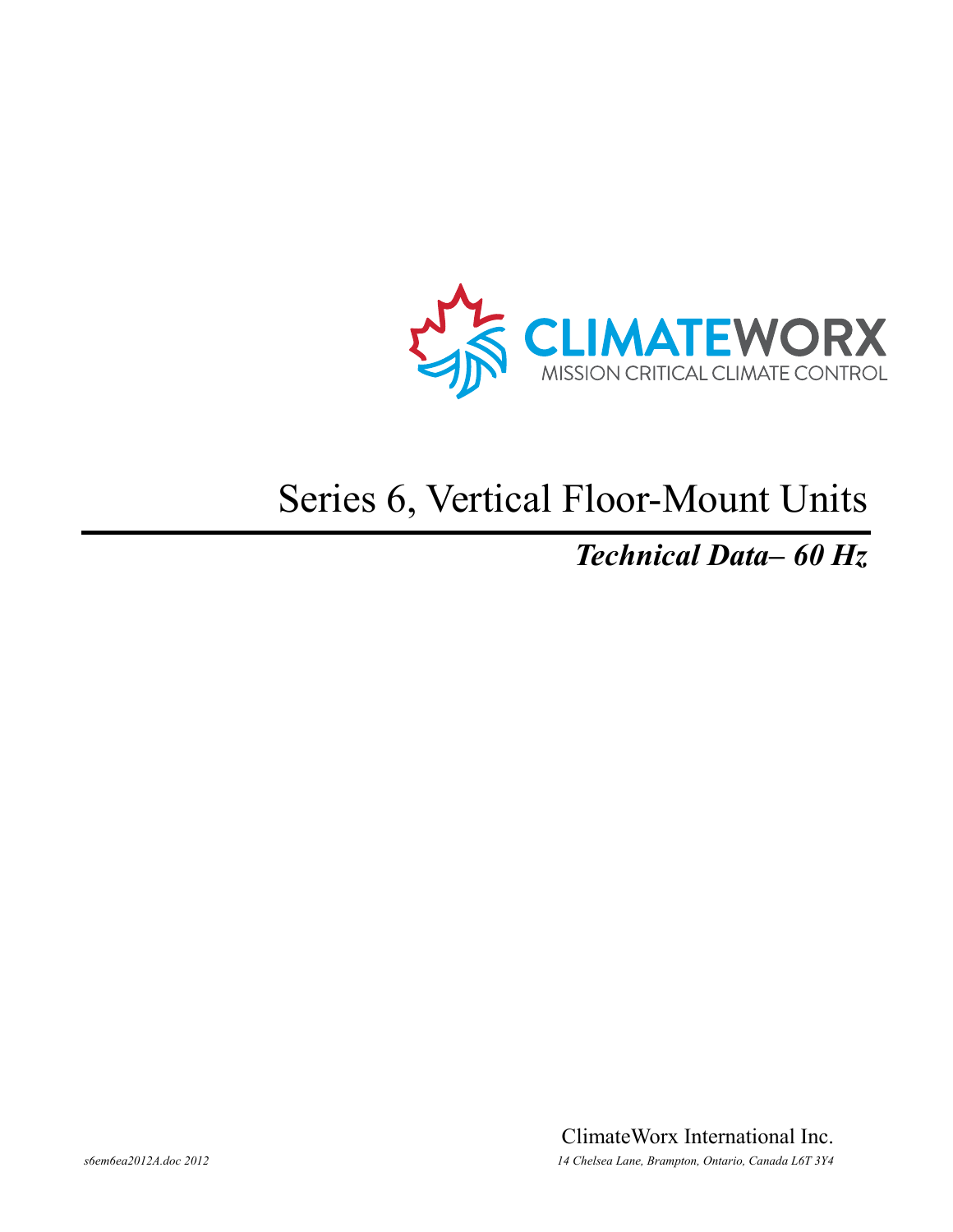### **Table of Contents**

| $\bf Water\text{-}cooled\ System\text{.}5$ |  |
|--------------------------------------------|--|
|                                            |  |
|                                            |  |
|                                            |  |
|                                            |  |
|                                            |  |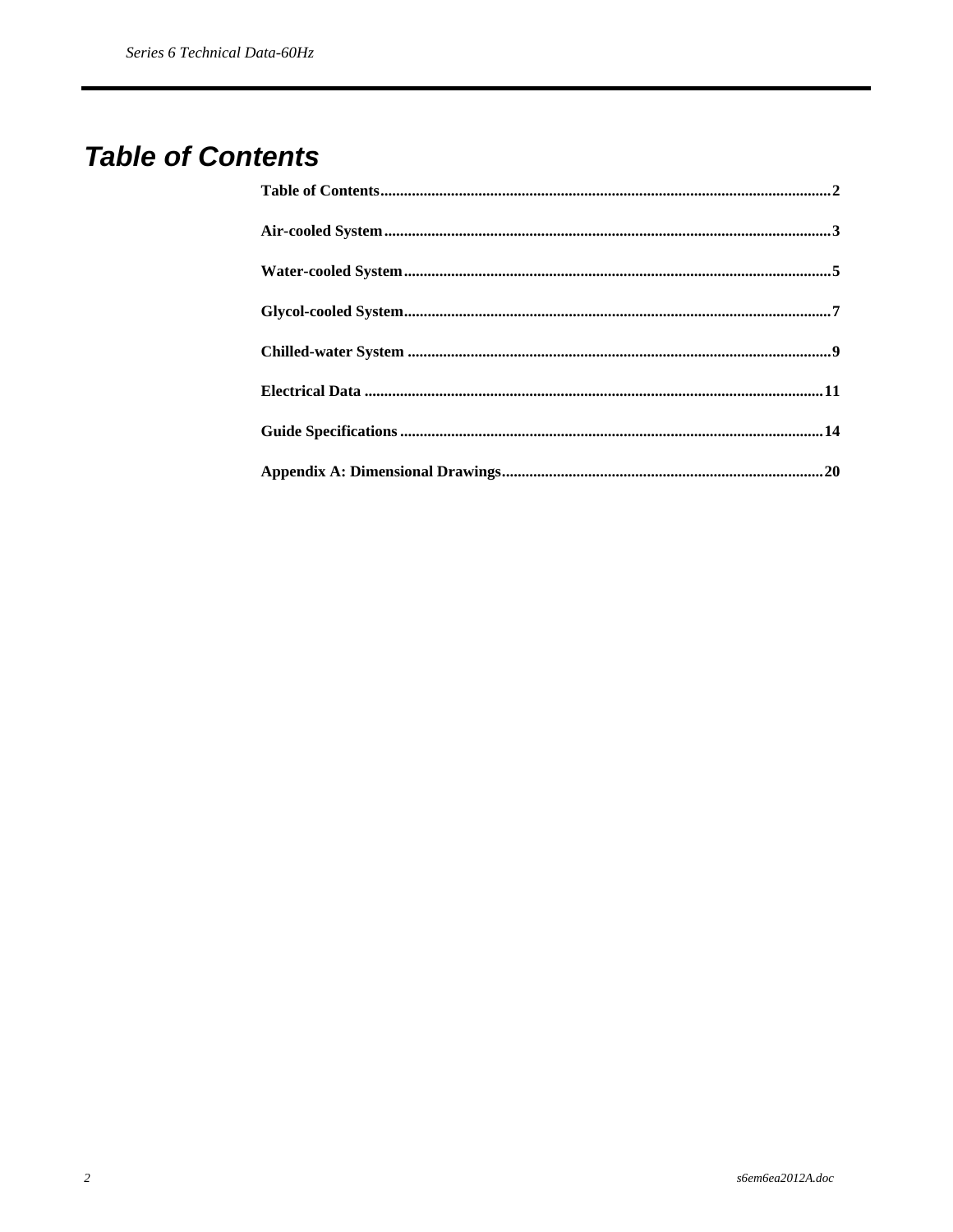### *Air-cooled System*

| Model no. $6AU_-$ /6AD__                                                                                                            |                                           | $\overline{2}$                | $\mathbf{3}$             | $\overline{\mathbf{4}}$  | 5                             |
|-------------------------------------------------------------------------------------------------------------------------------------|-------------------------------------------|-------------------------------|--------------------------|--------------------------|-------------------------------|
| Cooling Capacity - Rated at standard air volume, 95°F ambient temperature                                                           |                                           |                               |                          |                          |                               |
| 75°F (24°C)DB, 50%rh                                                                                                                |                                           |                               |                          |                          |                               |
| Net Total<br>Net Sensible<br><b>THR</b>                                                                                             | <b>BTUH</b><br><b>BTUH</b><br><b>BTUH</b> | 28806<br>25796<br>37202       | 36997<br>33145<br>47313  | 45115<br>40114<br>60271  | 55822<br>52963<br>76613       |
| 75°F (24°C) DB, 45%rh                                                                                                               |                                           |                               |                          |                          |                               |
| Net Total<br>Net Sensible<br><b>THR</b>                                                                                             | <b>BTUH</b><br><b>BTUH</b><br><b>BTUH</b> | 28412<br>28372<br>36786       | 36535<br>36535<br>46799  | 44462<br>44462<br>59582  | 54766<br>54766<br>75390       |
| 72°F (22°C) DB, 50%rh                                                                                                               |                                           |                               |                          |                          |                               |
| Net Total<br>Net Sensible<br><b>THR</b>                                                                                             | <b>BTUH</b><br><b>BTUH</b><br><b>BTUH</b> | 27445<br>25527<br>35767       | 35300<br>32814<br>45554  | 43041<br>39713<br>58085  | 52868<br>52698<br>73401       |
| 72°F (22°C) DB, 45%rh                                                                                                               |                                           |                               |                          |                          |                               |
| Net Total<br>Net Sensible<br><b>THR</b>                                                                                             | <b>BTUH</b><br><b>BTUH</b><br><b>BTUH</b> | 27084<br>27025<br>35386       | 34877<br>34863<br>45081  | 42442<br>42442<br>57452  | 51859<br>51859<br>72231       |
| 68°F (20°C) DB, 50%rh                                                                                                               |                                           |                               |                          |                          |                               |
| Net Total<br>Net Sensible<br><b>THR</b>                                                                                             | <b>BTUH</b><br><b>BTUH</b><br><b>BTUH</b> | 25695<br>25247<br>33922       | 33106<br>32436<br>43282  | 40338<br>39201<br>55269  | 48995<br>48946<br>69193       |
| 68°F (20°C) DB, 45%rh<br>Net Total<br>Net Sensible<br><b>THR</b>                                                                    | <b>BTUH</b><br><b>BTUH</b><br><b>BTUH</b> | 25373<br>25326<br>33582       | 32729<br>32708<br>42856  | 39828<br>39828<br>54695  | 48100<br>48100<br>68147       |
| <b>Fan Section</b> - Single belt, variable pitch, single shaft centrifugal blower system                                            |                                           |                               |                          |                          |                               |
| <b>Standard Air Volume</b><br><b>External Static Pressure</b><br>Quantity of Fans<br><b>Total Fan Motor Power</b><br>Absorbed Power | <b>CFM</b><br>$in-H2O$<br>HP<br>HP        | 1400<br>0.3<br>1<br>1<br>0.29 | 1900<br>0.3<br>1<br>0.58 | 2400<br>0.3<br>1<br>0.95 | 3000<br>0.3<br>1<br>2<br>1.92 |
| <b>Compressor</b> - Refrigerant R407C                                                                                               |                                           |                               |                          |                          |                               |
| <b>Quantity of Compressors</b><br>Type                                                                                              |                                           | 1<br>Scroll                   | Scroll                   | 1<br>Scroll              | Scroll                        |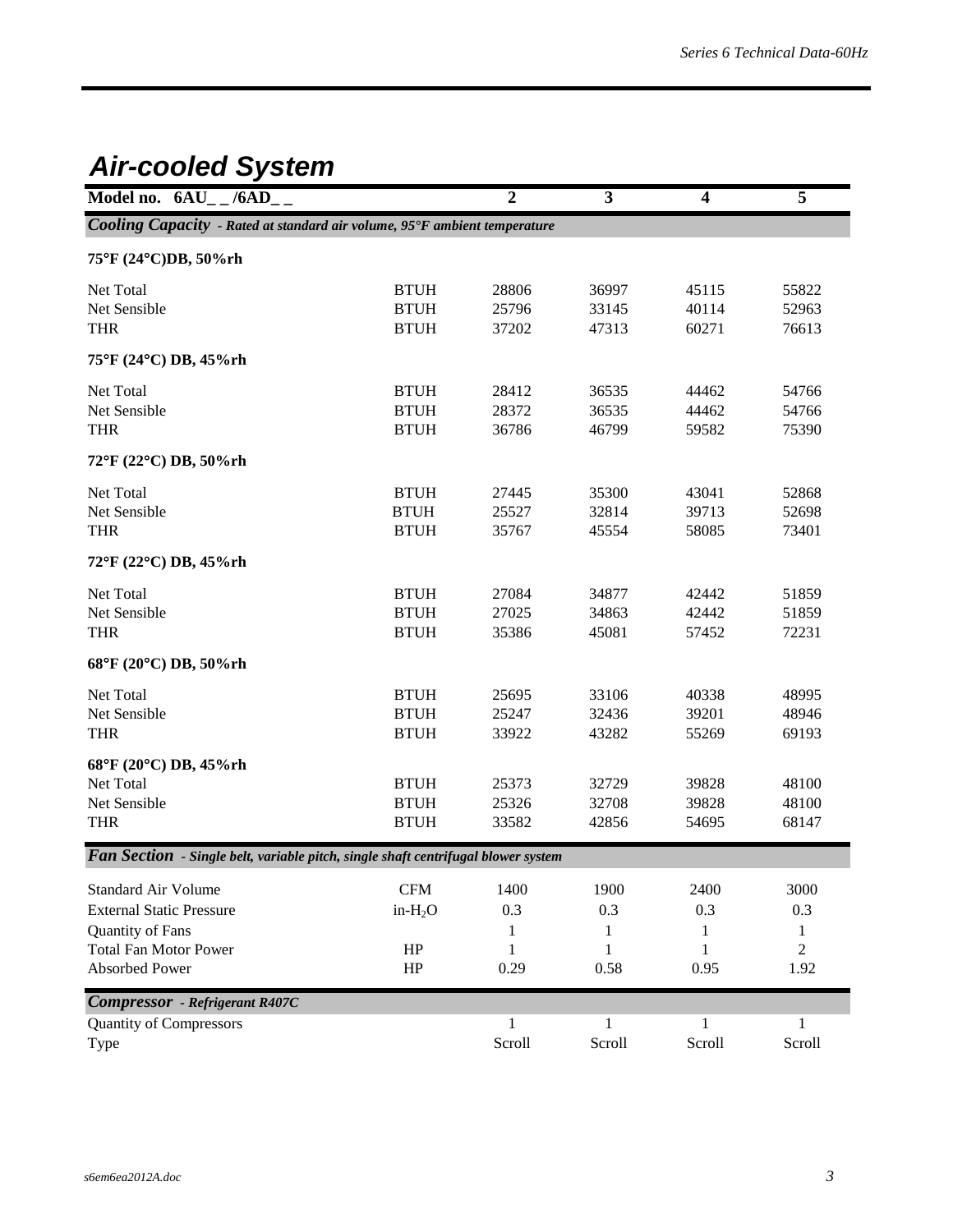### *Air-cooled System -(continued)*

| Model no. $6AU_{-}$ /6AD <sub>-</sub>                                                                            |                                                  | $\overline{2}$                    | $\overline{\mathbf{3}}$           | $\overline{\mathbf{4}}$           | 5                                 |
|------------------------------------------------------------------------------------------------------------------|--------------------------------------------------|-----------------------------------|-----------------------------------|-----------------------------------|-----------------------------------|
| Evaporator Coil - Copper tube / aluminium fin - Stainless steel drain pan                                        |                                                  |                                   |                                   |                                   |                                   |
| Face Area<br>Rows Deep<br>Fins per inch<br>Face Velocity<br>Refrigerant Charge                                   | ft <sup>2</sup><br><b>FPM</b><br>Lbs             | 6.25<br>3<br>12<br>224<br>4.1     | 6.25<br>3<br>12<br>304<br>4.1     | 6.25<br>3<br>12<br>384<br>4.1     | 6.25<br>4<br>12<br>480<br>5.1     |
| <b>Reheat Section</b> <sup>1</sup> – Electric Reheat - Single stage, finned tubular type heaters, SCR controlled |                                                  |                                   |                                   |                                   |                                   |
| Capacity<br>Quantity of Heaters                                                                                  | kW                                               | 6<br>3                            | 6<br>3                            | 6<br>3                            | 6<br>3                            |
| Humidifier - Electrode boiler type                                                                               |                                                  |                                   |                                   |                                   |                                   |
| Steam Generation Capacity lb/hr<br>Humidifier Power                                                              | kW                                               | 10<br>3.4                         | 10<br>3.4                         | 10<br>3.4                         | 10<br>3.4                         |
| Filter Section - Pleated disposable type /30% efficiency To ASHRAE 52-76                                         |                                                  |                                   |                                   |                                   |                                   |
| Quantity of Filters<br><b>Nominal Size</b>                                                                       | LxWxD<br>in                                      | 3<br>24x18x2                      | 3<br>24x18x2                      | 3<br>24x18x2                      | 3<br>24x18x2                      |
| <b>Piping Connection Size</b>                                                                                    |                                                  |                                   |                                   |                                   |                                   |
| Liquid Line<br>Hot Gas Line<br>Humidifier Water<br>Condensate Drain                                              | - ODM -in<br>- ODM -in<br>- ODM -in<br>- ODM -in | 1/2<br>5/8<br>1/4<br>3/4          | 1/2<br>5/8<br>1/4<br>3/4          | 1/2<br>5/8<br>1/4<br>3/4          | 1/2<br>5/8<br>1/4<br>3/4          |
| Physical Details -(Please see Appendix A for details)                                                            |                                                  |                                   |                                   |                                   |                                   |
| Width x Depth x Height<br>Weight                                                                                 | in<br>1 <sub>bs</sub>                            | 570                               | 583                               | 36x25x74<br>583                   | 595                               |
| Matching Air-Cooled Condenser -Selected at 95°F Ambient                                                          |                                                  |                                   |                                   |                                   |                                   |
| Model<br>Width x Depth x Height<br>Weight                                                                        | in<br><b>lbs</b>                                 | KS11-039-1<br>38 x 30 x 36<br>150 | KS11-065-1<br>51 x 30 x 44<br>170 | KS11-065-1<br>51 x 30 x 44<br>170 | KS11-078-1<br>51 x 30 x 44<br>177 |

1 Standard options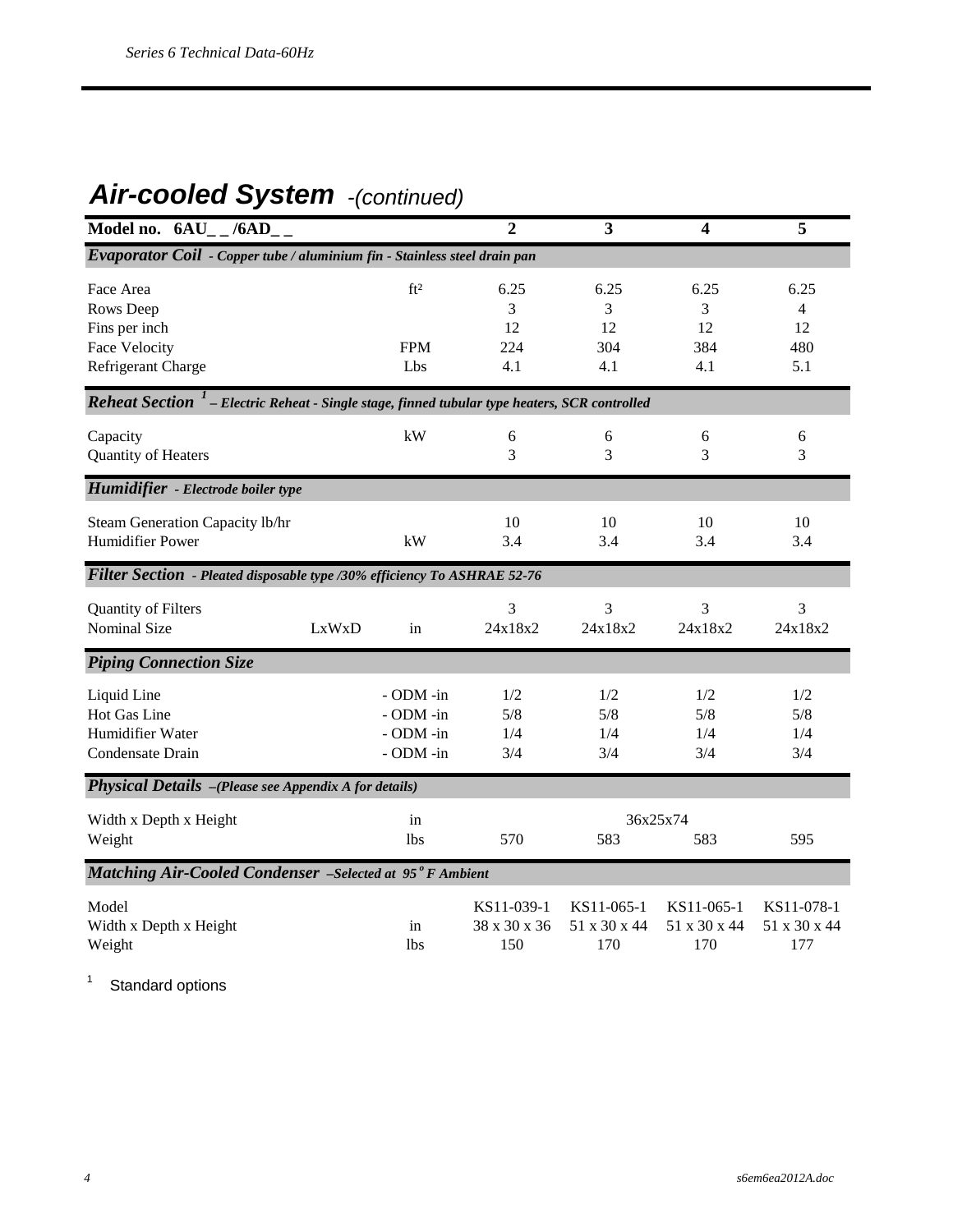## *Water-cooled System*

| Model no. $6WU_{-}$ /6WD_                                                                |             | $\boldsymbol{2}$ | 3            | $\boldsymbol{4}$ | 5              |
|------------------------------------------------------------------------------------------|-------------|------------------|--------------|------------------|----------------|
| Cooling Capacity - Rated at standard air volume, 95°F ambient temperature                |             |                  |              |                  |                |
| 75°F (24°C) DB, 50%rh                                                                    |             |                  |              |                  |                |
|                                                                                          |             |                  |              |                  |                |
| Net Total                                                                                | <b>BTUH</b> | 34081            | 38863        | 48824            | 61454          |
| Net Sensible                                                                             | <b>BTUH</b> | 27539            | 33659        | 41204            | 54222          |
| <b>THR</b>                                                                               | <b>BTUH</b> | 41682            | 48032        | 61570            | 79362          |
| 75°F (24°C) DB, 45%rh                                                                    |             |                  |              |                  |                |
| Net Total                                                                                | <b>BTUH</b> | 33667            | 38314        | 48095            | 60123          |
| Net Sensible                                                                             | <b>BTUH</b> | 30348            | 37926        | 46294            | 60123          |
| <b>THR</b>                                                                               | <b>BTUH</b> | 41274            | 47492        | 60852            | 78010          |
| 72°F (22°C) DB, 50%rh                                                                    |             |                  |              |                  |                |
| Net Total                                                                                | <b>BTUH</b> | 32475            | 36961        | 46332            | 57845          |
| Net Sensible                                                                             | <b>BTUH</b> | 27165            | 33260        | 40636            | 53455          |
| <b>THR</b>                                                                               | <b>BTUH</b> | 40098            | 46160        | 59183            | 75763          |
| 72°F (22°C) DB, 45%rh                                                                    |             |                  |              |                  |                |
|                                                                                          |             |                  |              |                  |                |
| Net Total                                                                                | <b>BTUH</b> | 32093            | 36465        | 45736            | 56689          |
| Net Sensible                                                                             | <b>BTUH</b> | 30007            | 36465        | 45736            | 56689          |
| <b>THR</b>                                                                               | <b>BTUH</b> | 39721            | 45671        | 58529            | 74519          |
| 68°F (20°C) DB, 50%rh                                                                    |             |                  |              |                  |                |
| Net Total                                                                                | <b>BTUH</b> | 30403            | 34525        | 43239            | 53324          |
| Net Sensible                                                                             | <b>BTUH</b> | 26638            | 32754        | 39946            | 52697          |
| <b>THR</b>                                                                               | <b>BTUH</b> | 38054            | 43760        | 56135            | 71168          |
| 68°F (20°C) DB, 45%rh                                                                    |             |                  |              |                  |                |
| Net Total                                                                                | <b>BTUH</b> | 30060            | 34117        | 42708            | 52293          |
| Net Sensible                                                                             | <b>BTUH</b> | 29601            | 34100        | 42708            | 52293          |
| <b>THR</b>                                                                               | <b>BTUH</b> | 37716            | 43325        | 55545            | 70051          |
| <b>Fan Section</b> - Single belt, variable pitch, single shaft centrifugal blower system |             |                  |              |                  |                |
|                                                                                          |             |                  |              |                  |                |
| <b>Standard Air Volume</b>                                                               | CFM         | 1400             | 1900         | 2400             | 3000           |
| <b>External Static Pressure</b>                                                          | $in-H2O$    | 0.3              | 0.3          | 0.3              | 0.3            |
| Quantity of Fans                                                                         |             | 1                | 1            | 1                | 1              |
| <b>Total Fan Motor Power</b>                                                             | HP          | 1                | 1            | 1                | $\overline{2}$ |
| <b>Absorbed Power</b>                                                                    | HP          | 0.29             | 0.58         | 0.95             | 1.92           |
| <b>Compressor</b> - Refrigerant R407C                                                    |             |                  |              |                  |                |
| <b>Quantity of Compressors</b>                                                           |             | $\mathbf 1$      | $\mathbf{1}$ | $\mathbf{1}$     | 1              |
| Type                                                                                     |             | Scroll           | Scroll       | Scroll           | Scroll         |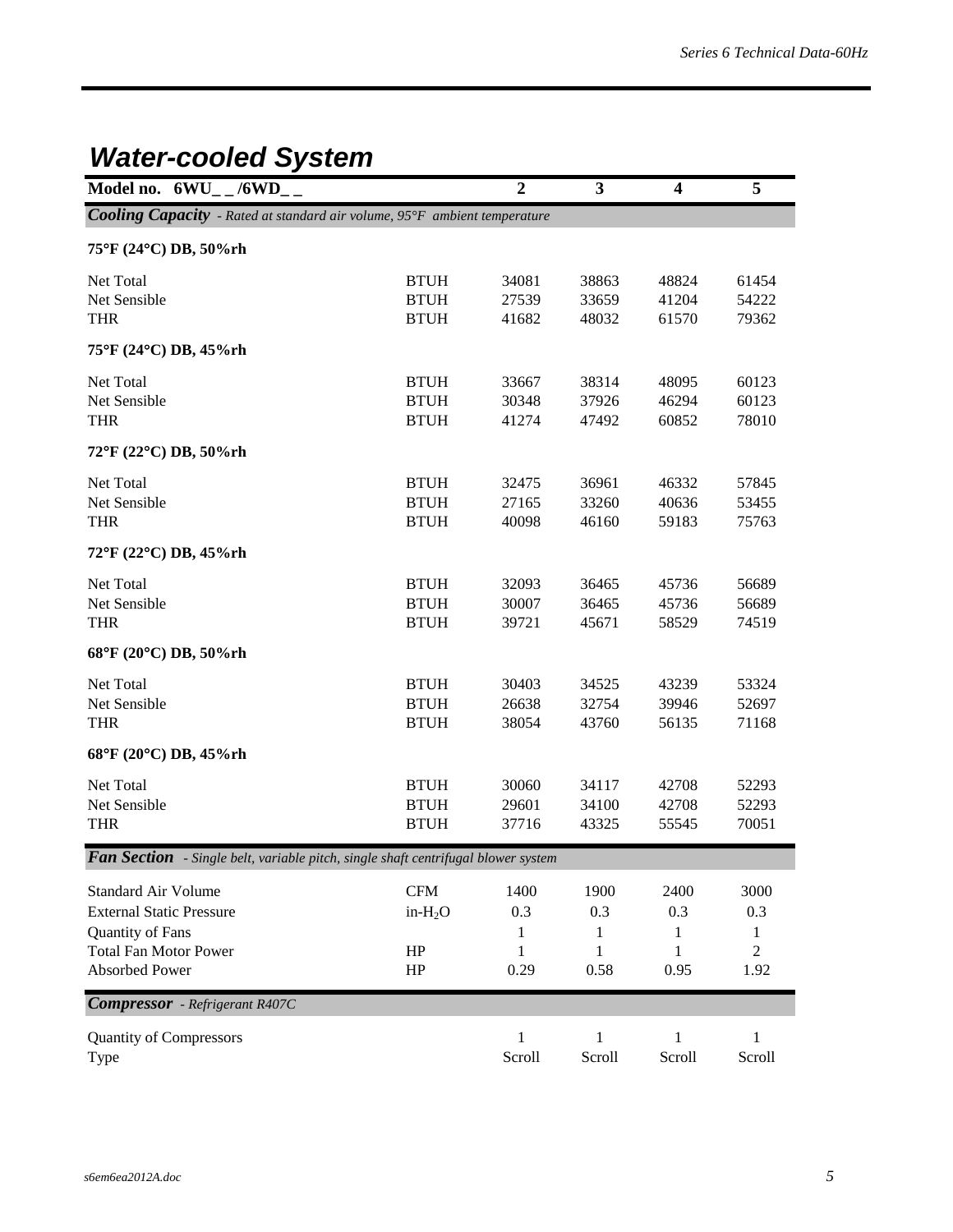### *Water-cooled System -(continued)*

| Model no. $6WU_{-}$ /6WD <sub>-</sub>                                                                    |       |                                                          | $\overline{2}$                  | 3                                     | 4                                     | 5                                     |
|----------------------------------------------------------------------------------------------------------|-------|----------------------------------------------------------|---------------------------------|---------------------------------------|---------------------------------------|---------------------------------------|
| $\overline{Evapor}$ ator $\overline{Coil}$ - Copper tube / aluminium fin - Stainless steel drain pan     |       |                                                          |                                 |                                       |                                       |                                       |
| Face Area<br>Rows Deep<br>Fins per inch<br><b>Face Velocity</b>                                          |       | $ft^2$<br><b>FPM</b>                                     | 6.25<br>3<br>12<br>224          | 6.25<br>3<br>12<br>304                | 6.25<br>3<br>12<br>384                | 6.25<br>4<br>12<br>480                |
| <b>Reheat Section</b> $^1$ - Electric Reheat - Single stage, finned tubular type heaters, SCR controlled |       |                                                          |                                 |                                       |                                       |                                       |
| Capacity<br>Quantity of Heaters                                                                          |       | kW                                                       | 6<br>3                          | 6<br>3                                | 6<br>3                                | 6<br>3                                |
| Humidifier - Electrode boiler type                                                                       |       |                                                          |                                 |                                       |                                       |                                       |
| Steam Generation Capacity lb/hr<br><b>Humidifier Power</b>                                               |       | kW                                                       | 10<br>3.4                       | 10<br>3.4                             | 10<br>3.4                             | 10<br>3.4                             |
| Filter Section - Pleated disposable type/ 30% efficiency to ASHRAE 52-76                                 |       |                                                          |                                 |                                       |                                       |                                       |
| Quantity of Filters<br>Nominal Size                                                                      | LxWxD | in                                                       | 3<br>24x18x2                    | 3<br>24x18x2                          | 3<br>24x18x2                          | 3<br>24x18x2                          |
| <b>Condensing Water Requirement</b>                                                                      |       |                                                          |                                 |                                       |                                       |                                       |
| 75°F EWT                                                                                                 |       |                                                          |                                 |                                       |                                       |                                       |
| <b>Flow Rate</b><br><b>Unit Pressure Drop</b><br>85°F EWT                                                |       | <b>GPM</b><br>$ft-H2O$                                   | 6.8<br>18.2                     | 6.3<br>8.5                            | 10.3<br>18.7                          | 12.3<br>13.7                          |
| <b>Flow Rate</b><br><b>Unit Pressure Drop</b>                                                            |       | <b>GPM</b><br>$ft-H2O$                                   | 6.0<br>19.4                     | 6.4<br>8.6                            | 9.8<br>17.3                           | 12.4<br>13.9                          |
| Water Regulating Valve - 2-way, head pressure controlled                                                 |       |                                                          |                                 |                                       |                                       |                                       |
| Size - 75°F EWT<br>$-85^{\circ}$ F EWT                                                                   |       | in.<br>in.                                               | 1/2<br>1/2                      | 3/4<br>3/4                            | 3/4<br>1                              | 3/4<br>1                              |
| <b>Piping Connection Size</b>                                                                            |       |                                                          |                                 |                                       |                                       |                                       |
| Liquid Line<br>Hot Gas Line<br>Humidifier Water<br>Condensate Drain<br>Condensing Water                  |       | - ODM-in<br>- ODM-in<br>- ODM-in<br>- ODM-in<br>- ODM-in | 1/2<br>5/8<br>1/4<br>3/4<br>5/8 | 1/2<br>5/8<br>1/4<br>3/4<br>$1 - 1/8$ | 1/2<br>5/8<br>1/4<br>3/4<br>$1 - 1/8$ | 1/2<br>5/8<br>1/4<br>3/4<br>$1 - 1/8$ |
| <b>Physical Details</b> -(Please see Appendix A for details)                                             |       |                                                          |                                 |                                       |                                       |                                       |
| Width x Depth x Height<br>Weight                                                                         |       | in<br>1b                                                 | 580                             | 607                                   | 36 x 25 x 74<br>607                   | 618                                   |

1 Standard options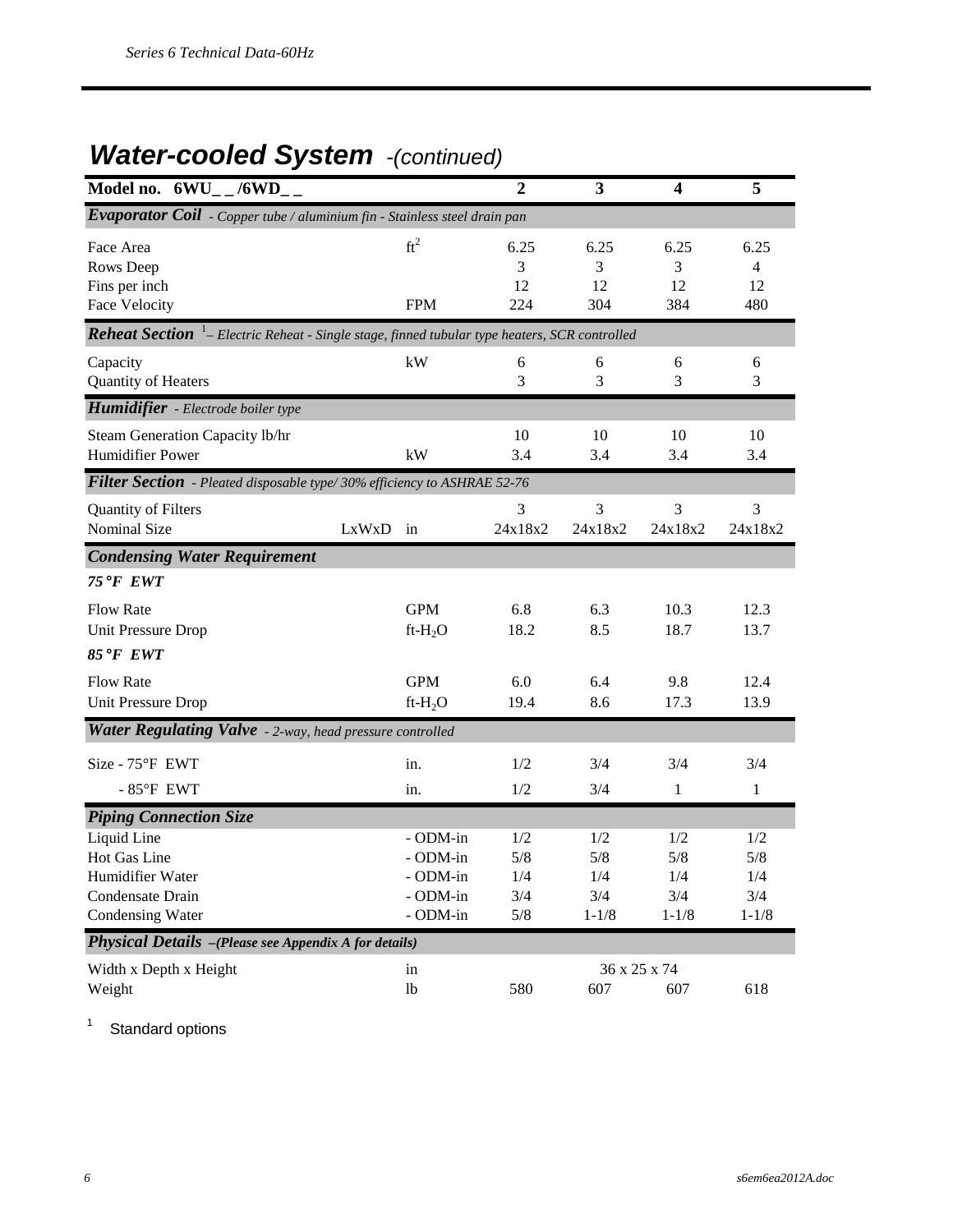# *Glycol-cooled System*

| Model no. $6GU_{-}$ /6GD <sub>-</sub>                                                    |             | $\overline{2}$ | 3            | $\overline{\mathbf{4}}$ | 5              |
|------------------------------------------------------------------------------------------|-------------|----------------|--------------|-------------------------|----------------|
| Cooling Capacity - Rated at standard air volume, 95°F ambient temperature                |             |                |              |                         |                |
| 75°F (24°C) DB, 50%rh                                                                    |             |                |              |                         |                |
| Net Total                                                                                | <b>BTUH</b> | 30588          | 35125        | 43996                   | 54857          |
| Net Sensible                                                                             | <b>BTUH</b> | 26359          | 32684        | 39797                   | 52920          |
| <b>THR</b>                                                                               | <b>BTUH</b> | 40626          | 46646        | 59893                   | 76144          |
| 75°F (24°C) DB, 45%rh                                                                    |             |                |              |                         |                |
| Net Total                                                                                | <b>BTUH</b> | 30513          | 34587        | 43167                   | 53672          |
| Net Sensible                                                                             | <b>BTUH</b> | 29610          | 34562        | 43167                   | 53672          |
| <b>THR</b>                                                                               | <b>BTUH</b> | 40307          | 46117        | 59181                   | 74838          |
| 72°F (22°C) DB, 50%rh                                                                    |             |                |              |                         |                |
| Net Total                                                                                | <b>BTUH</b> | 29391          | 33310        | 41725                   | 51540          |
| Net Sensible                                                                             | <b>BTUH</b> | 26091          | 32419        | 39432                   | 51449          |
| <b>THR</b>                                                                               | <b>BTUH</b> | 39239          | 44896        | 57669                   | 72781          |
| 72°F (22°C) DB, 45%rh                                                                    |             |                |              |                         |                |
| Net Total                                                                                | <b>BTUH</b> | 29028          | 32857        | 40960                   | 50426          |
| Net Sensible                                                                             | <b>BTUH</b> | 28981          | 32828        | 40960                   | 50423          |
| <b>THR</b>                                                                               | <b>BTUH</b> | 38848          | 44417        | 57020                   | 71582          |
| 68°F (20°C) DB, 50%rh                                                                    |             |                |              |                         |                |
| Net Total                                                                                | <b>BTUH</b> | 27472          | 31038        | 38835                   | 47291          |
| Net Sensible                                                                             | <b>BTUH</b> | 25627          | 30994        | 38835                   | 47170          |
| <b>THR</b>                                                                               | <b>BTUH</b> | 37320          | 42664        | 54835                   | 68470          |
| 68°F (20°C) DB, 45%rh                                                                    |             |                |              |                         |                |
| Net Total                                                                                | <b>BTUH</b> | 27105          | 30622        | 38119                   | 46261          |
| Net Sensible                                                                             | <b>BTUH</b> | 27055          | 30619        | 38119                   | 46261          |
| <b>THR</b>                                                                               | <b>BTUH</b> | 36960          | 42221        | 54233                   | 67355          |
| <b>Fan Section</b> - Single belt, variable pitch, single shaft centrifugal blower system |             |                |              |                         |                |
| <b>Standard Air Volume</b>                                                               | <b>CFM</b>  | 1400           | 1900         | 2400                    | 3000           |
| <b>External Static Pressure</b>                                                          | in- $H_2O$  | 0.3            | 0.3          | 0.3                     | 0.3            |
| Quantity of Fans                                                                         |             | 1              | 1            | 1                       | 1              |
| <b>Total Fan Motor Power</b>                                                             | HP          | 1              | 1            | 1                       | $\overline{c}$ |
| Absorbed Power                                                                           | HP          | 0.29           | 0.58         | 0.95                    | 1.92           |
| <b>Compressor</b> - Refrigerant R407C                                                    |             |                |              |                         |                |
| <b>Quantity of Compressors</b>                                                           |             | $\mathbf{1}$   | $\mathbf{1}$ | 1                       | $\mathbf{1}$   |
| Type                                                                                     |             | Scroll         | Scroll       | Scroll                  | Scroll         |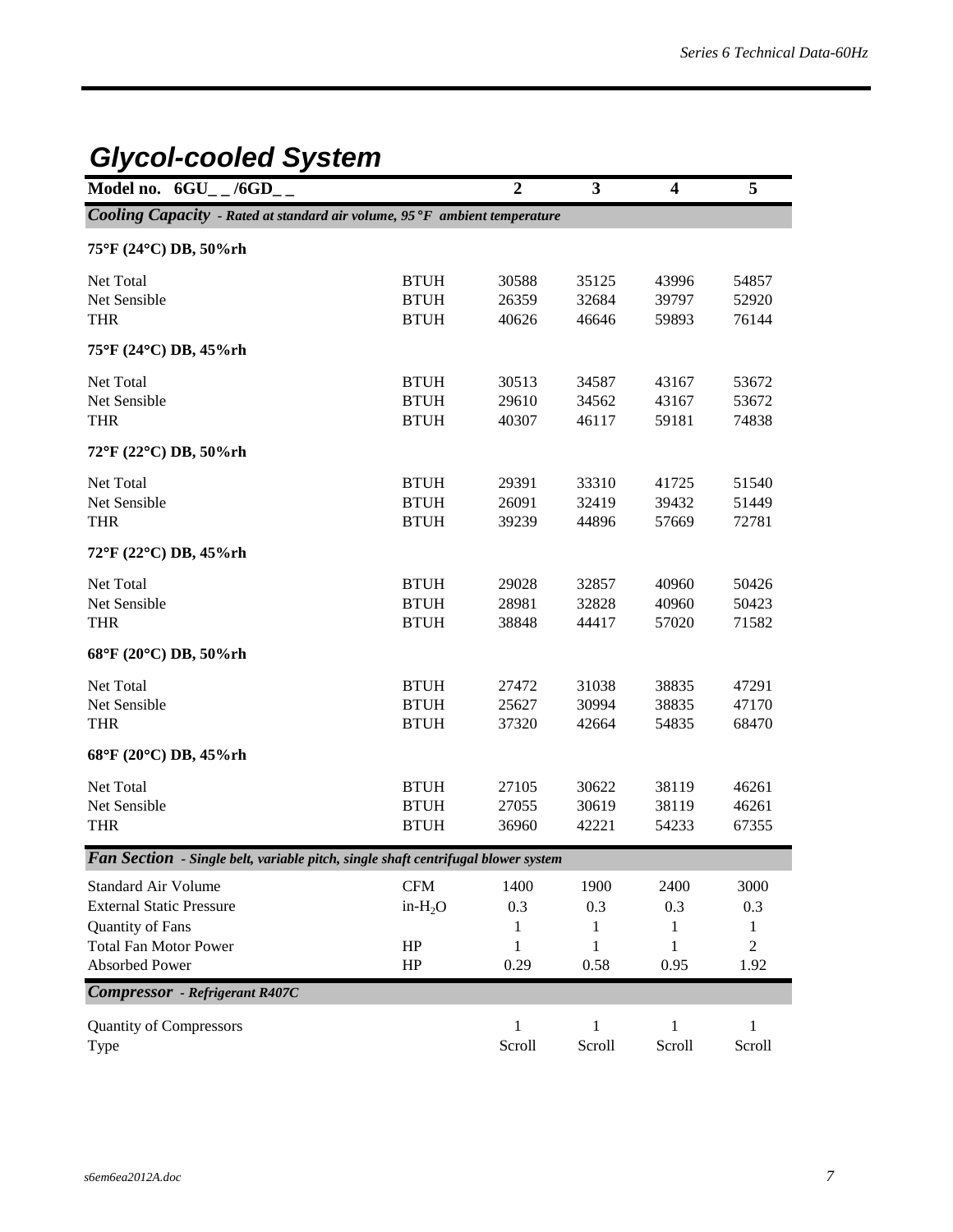## *Glycol-cooled System - (continued)*

| Model no. 6GU<br>/6GD                                                                                                 |                                                                               |                                                          | $\overline{2}$                        | 3                                     | 4                                     | 5                                     |
|-----------------------------------------------------------------------------------------------------------------------|-------------------------------------------------------------------------------|----------------------------------------------------------|---------------------------------------|---------------------------------------|---------------------------------------|---------------------------------------|
| Evaporator Coil - Copper tube / aluminium fin - Stainless steel drain pan                                             |                                                                               |                                                          |                                       |                                       |                                       |                                       |
| Face Area<br>Rows Deep<br>Fins per inch<br><b>Face Velocity</b>                                                       |                                                                               | $ft^2$<br><b>FPM</b>                                     | 6.25<br>3<br>12<br>224                | 6.25<br>3<br>12<br>304                | 6.25<br>3<br>12<br>384                | 6.25<br>$\overline{4}$<br>12<br>480   |
| <b>Reheat Section</b>                                                                                                 | - Electric Reheat - Single stage, finned tubular type heaters, SCR controlled |                                                          |                                       |                                       |                                       |                                       |
| Capacity<br>Quantity of Heaters                                                                                       |                                                                               | kW                                                       | 6<br>3                                | 6<br>3                                | 6<br>3                                | 6<br>3                                |
| Humidifier - Electrode boiler type                                                                                    |                                                                               |                                                          |                                       |                                       |                                       |                                       |
| <b>Steam Generation Capacity</b><br><b>Humidifier Power</b>                                                           |                                                                               | lb/hr<br>kW                                              | 10<br>3.4                             | 10<br>3.4                             | 10<br>3.4                             | 10<br>3.4                             |
| Filter Section - Pleated disposable type /30% efficiency To ASHRAE 52-76                                              |                                                                               |                                                          |                                       |                                       |                                       |                                       |
| Quantity of Filters<br><b>Nominal Size</b>                                                                            | LxWxD                                                                         | in                                                       | 3<br>24x18x2                          | 3<br>24x18x2                          | 3<br>24x18x2                          | 3<br>24x18x2                          |
| <b>Glycol Solution Requirement</b>                                                                                    |                                                                               |                                                          |                                       |                                       |                                       |                                       |
| <b>95F EGT</b><br><b>Flow Rate</b><br><b>Unit Pressure Drop</b><br>105F EGT<br><b>Flow Rate</b><br>Unit Pressure Drop |                                                                               | <b>GPM</b><br>ft- $H_2O$<br><b>GPM</b><br>$ft-H2O$       | 5.8<br>8.8<br>6.3<br>14.3             | 8.1<br>14.7<br>7.8<br>11.9            | 9.5<br>8.8<br>9.0<br>7.4              | 15.5<br>18.5<br>15.0<br>14.9          |
| Glycol Solution Regulating Valve - 2 way, head pressure controlled                                                    |                                                                               |                                                          |                                       |                                       |                                       |                                       |
| Size - 95°F EGT<br>$-105$ <sup>o</sup> F EGT                                                                          |                                                                               | in.<br>in.                                               | 3/4<br>1/2                            | 3/4<br>3/4                            | $\mathbf{1}$<br>1                     | $\mathbf{1}$<br>$\mathbf{1}$          |
| <b>Piping Connection Size</b>                                                                                         |                                                                               |                                                          |                                       |                                       |                                       |                                       |
| Liquid Line<br>Hot Gas Line<br>Humidifier Water<br>Condensate Drain<br><b>Glycol Solution</b>                         |                                                                               | - ODM-in<br>- ODM-in<br>- ODM-in<br>- ODM-in<br>- ODM-in | 1/2<br>5/8<br>1/4<br>3/4<br>$1 - 5/8$ | 1/2<br>5/8<br>1/4<br>3/4<br>$1 - 5/8$ | 1/2<br>5/8<br>1/4<br>3/4<br>$1 - 5/8$ | 1/2<br>5/8<br>1/4<br>3/4<br>$1 - 5/8$ |
| Physical Details -(Please see Appendix A for details)                                                                 |                                                                               |                                                          |                                       |                                       |                                       |                                       |
| Width X Depth X Height<br>Weight                                                                                      |                                                                               | in<br>1bs                                                | 600                                   | 627                                   | 36 x 25 x 74<br>627                   | 638                                   |

1 Standard options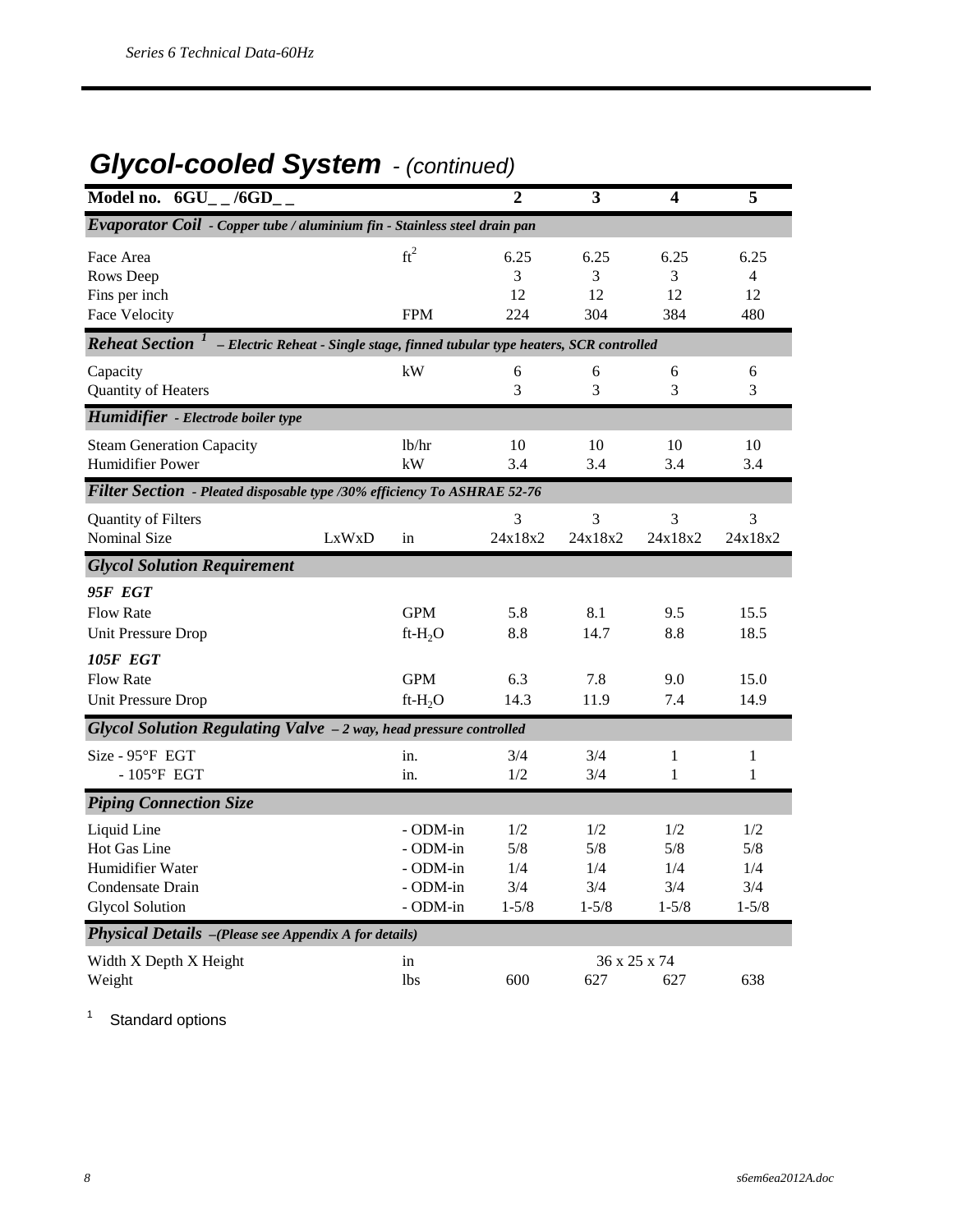### *Chilled-water System*

| Model no. $6CU_{-}$ /6CD <sub>-</sub>                                                       |             | $\overline{2}$ | $\mathbf{3}$ | $\overline{\mathbf{4}}$ | 5                |
|---------------------------------------------------------------------------------------------|-------------|----------------|--------------|-------------------------|------------------|
| Cooling Capacity - Rated at standard air volume, 45F entering water & 10°F temperature rise |             |                |              |                         |                  |
| 80°F (26°C) DB, 50%rh                                                                       |             |                |              |                         |                  |
| Net Total                                                                                   | <b>BTUH</b> | 42643          | 53505        | 77596                   | 88941            |
| Net Sensible                                                                                | <b>BTUH</b> | 30768          | 39254        | 54188                   | 63139            |
| <b>Flow Rate</b>                                                                            | <b>GPM</b>  | 8.7            | 11.0         | 16.1                    | 18.8             |
| Unit Pressure Drop                                                                          | $ft-H_2O$   | 6.2            | 9.5          | 23.6                    | 31.2             |
| 80°F (26°C) DB, 45%rh                                                                       |             |                |              |                         |                  |
| Net Total                                                                                   | <b>BTUH</b> | 38277          | 48214        | 70138                   | 80634            |
| Net Sensible                                                                                | <b>BTUH</b> | 31459          | 40350        | 55507                   | 65110            |
| <b>Flow Rate</b>                                                                            | <b>GPM</b>  | 7.8            | 9.9          | 14.6                    | 17.1             |
| Unit Pressure Drop                                                                          | $ft-H_2O$   | 5.1            | 7.9          | 19.8                    | 26.4             |
| 75°F (24°C) DB, 50%rh                                                                       |             |                |              |                         |                  |
| Net Total                                                                                   | <b>BTUH</b> | 29675          | 37540        | 55507                   | 64044            |
| Net Sensible                                                                                | <b>BTUH</b> | 25888          | 33289        | 45932                   | 53905            |
| <b>Flow Rate</b>                                                                            | <b>GPM</b>  | 6.1            | 7.8          | 11.7                    | 13.8             |
| Unit Pressure Drop                                                                          | $ft-H2O$    | 3.2            | 5.1          | 13.2                    | 17.9             |
| 75°F (24°C) DB, 45%rh                                                                       |             |                |              |                         |                  |
| Net Total                                                                                   | <b>BTUH</b> | 27613          | 35148        | 51202                   | 59444            |
| Net Sensible                                                                                | <b>BTUH</b> | 27205          | 35148        | 47999                   | 56737            |
| <b>Flow Rate</b>                                                                            | <b>GPM</b>  | 5.7            | 7.3          | 10.8                    | 12.9             |
| <b>Unit Pressure Drop</b>                                                                   | $ft-H2O$    | 2.9            | 4.5          | 11.5                    | 15.7             |
| 72°F (22°C) DB, 50%rh                                                                       |             |                |              |                         |                  |
| Net Total                                                                                   | <b>BTUH</b> | 23480          | 29978        | 44531                   | 51440            |
| Net Sensible                                                                                | <b>BTUH</b> | 23327          | 29978        | 41437                   | 48752            |
| <b>Flow Rate</b>                                                                            | <b>GPM</b>  | 4.9            | 6.3          | 9.5                     | 11.3             |
| Unit Pressure Drop                                                                          | $ft-H_2O$   | 2.2            | 3.4          | 9.0                     | 12.4             |
| 72°F (22°C) DB, 45%rh                                                                       |             |                |              |                         |                  |
| Net Total                                                                                   | <b>BTUH</b> | 22835          | 29238        | 42492                   | 49419            |
| Net Sensible                                                                                | <b>BTUH</b> | 22835          | 29238        | 42492                   | 49419            |
| <b>Flow Rate</b>                                                                            | <b>GPM</b>  | 4.7            | 6.1          | 9.0                     | 10.8             |
| <b>Unit Pressure Drop</b>                                                                   | $ft-H_2O$   | $2.0\,$        | 3.3          | 8.3                     | 11.6             |
| Fan Section - Single belt, variable pitch, single shaft centrifugal blower system           |             |                |              |                         |                  |
| <b>Standard Air Volume</b>                                                                  | <b>CFM</b>  | 1400           | 1900         | 2400                    | 3000             |
| <b>External Static Pressure</b>                                                             | in- $H_2O$  | 0.3            | 0.3          | 0.3                     | 0.3              |
| Quantity of Fans                                                                            |             | 1              | 1            | 1                       | $\mathbf{1}$     |
| <b>Total Fan Motor Power</b>                                                                | HP          | $\mathbf 1$    | 1            | 1                       | $\boldsymbol{2}$ |
| Absorbed Power                                                                              | HP          | 0.29           | 0.58         | 0.95                    | 1.92             |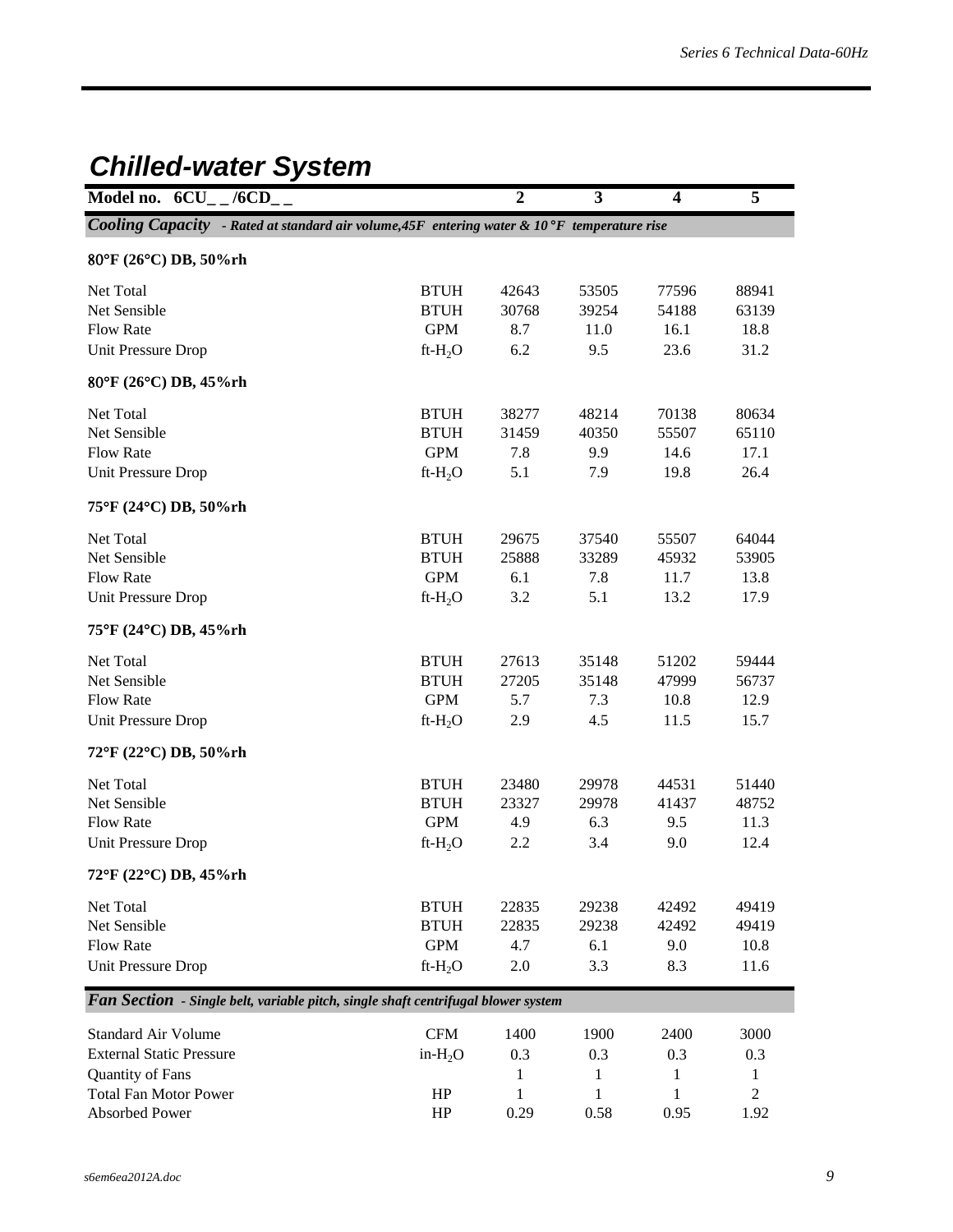### *Chilled-water System - (continued)*

| Model no. 6CU /6CD                                                        |                                                              |                          | $\overline{2}$                     | 3                       | $\overline{\mathbf{4}}$ | 5                                   |
|---------------------------------------------------------------------------|--------------------------------------------------------------|--------------------------|------------------------------------|-------------------------|-------------------------|-------------------------------------|
| Evaporator Coil - Copper tube / aluminium fin - Stainless steel drain pan |                                                              |                          |                                    |                         |                         |                                     |
| Face Area<br>Rows Deep<br>Fins per inch<br><b>Face Velocity</b>           |                                                              | $ft^2$<br><b>FPM</b>     | 6.25<br>$\mathcal{E}$<br>12<br>224 | 6.25<br>3<br>12<br>304  | 6.25<br>4<br>12<br>384  | 6.25<br>$\overline{4}$<br>12<br>480 |
| <b>Reheat Section</b>                                                     | - Electric Reheat - Single stage, finned tubular type heater |                          |                                    |                         |                         |                                     |
| Capacity<br>Quantity of Heaters                                           |                                                              | kW                       | 6<br>3                             | 6<br>3                  | 6<br>3                  | 6<br>3                              |
| Humidifier - Electrode boiler type                                        |                                                              |                          |                                    |                         |                         |                                     |
| <b>Steam Generation Capacity</b><br><b>Humidifier Power</b>               |                                                              | 1 <sub>b</sub> /hr<br>kW | 10<br>3.4                          | 10<br>3.4               | 10<br>3.4               | 10<br>3.4                           |
| Filter Section - Pleated disposable type /30% efficiency To ASHRAE 52-76  |                                                              |                          |                                    |                         |                         |                                     |
| Quantity of Filters<br><b>Nominal Size</b>                                | LxWxD                                                        | in                       | 3<br>24x18x2                       | 3<br>24x18x2            | 3<br>24x18x2            | 3<br>24x18x2                        |
| Chilled-water Valve - 2-Way modulating                                    |                                                              |                          |                                    |                         |                         |                                     |
| Valve Size                                                                |                                                              | in.                      | 1                                  | 1                       | 1                       | 1                                   |
| <b>Piping Connection Size</b>                                             |                                                              |                          |                                    |                         |                         |                                     |
| Chilled-water<br>Humidifier Water - ODM<br>Condensate Drain-ODM           | - ODM                                                        | in<br>in<br>in           | $1 - 1/8$<br>1/4<br>3/4            | $1 - 1/8$<br>1/4<br>3/4 | $1 - 1/8$<br>1/4<br>3/4 | $1 - 1/8$<br>1/4<br>3/4             |
| Physical Details -(Please see Appendix A for details)                     |                                                              |                          |                                    |                         |                         |                                     |
| Width x Depth x Height<br>Weight                                          |                                                              | in<br>1 <sub>b</sub>     | 517                                | 517                     | 36 x 25 x 74<br>528     | 528                                 |

1 Standard options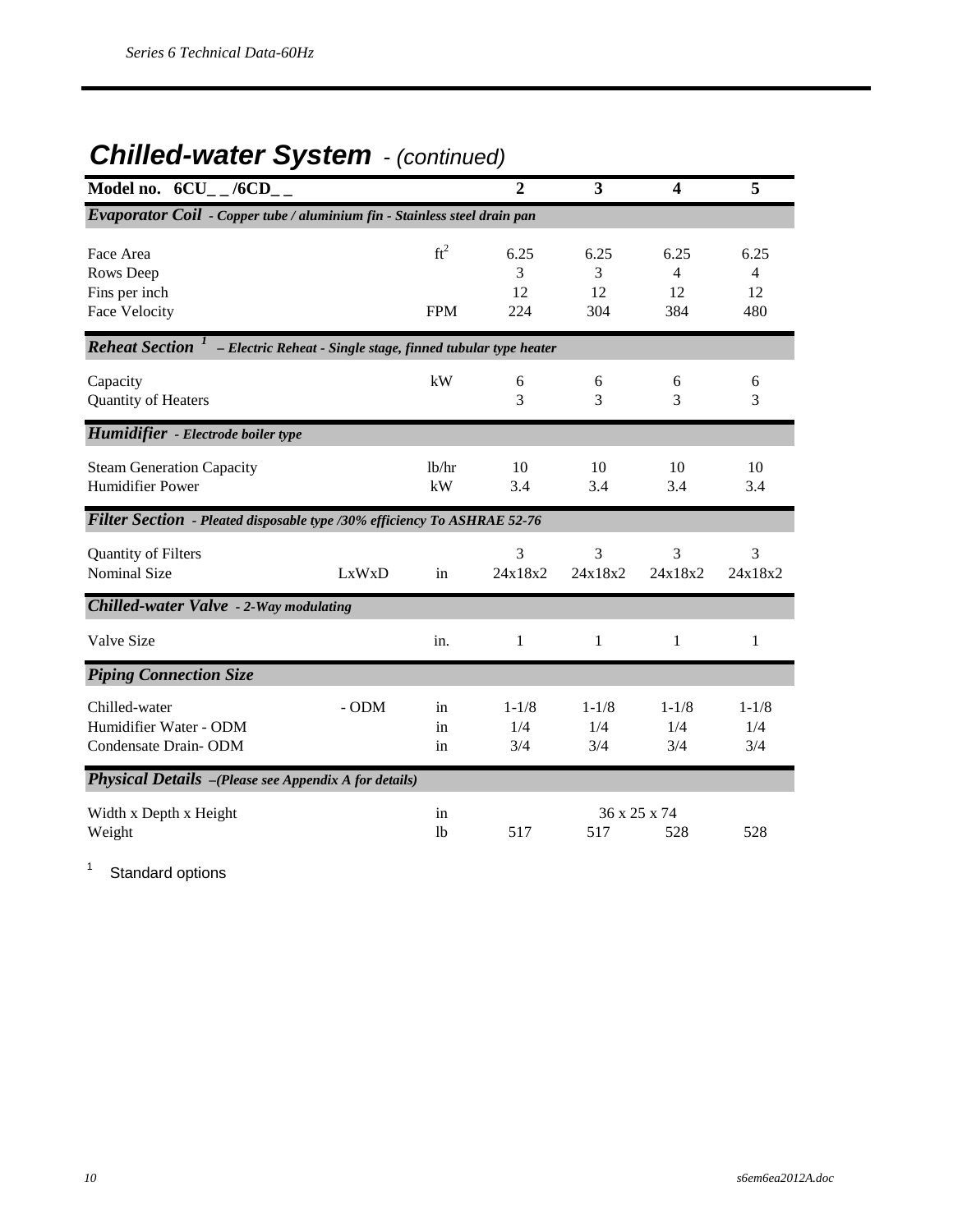| Model                     |            | $6\quad02$ |            |            | $6\quad03$ |            |            | $6 - 04$   |            |            | $6 - 05$   |            |  |
|---------------------------|------------|------------|------------|------------|------------|------------|------------|------------|------------|------------|------------|------------|--|
| Reheat/Humidifier Option  | <b>FLA</b> | <b>MCA</b> | <b>MFS</b> | <b>FLA</b> | <b>MCA</b> | <b>MFS</b> | <b>FLA</b> | <b>MCA</b> | <b>MFS</b> | <b>FLA</b> | <b>MCA</b> | <b>MFS</b> |  |
| Electric (6kW)/Boiler     | 30.8       | 36.8       | 40         | 33.1       | 39.7       | 45         | 37.3       | 44.9       | 50         | 40.2       | 47.8       | 60         |  |
| Electric (6kW)/None       | 30.9       | 36.9       | 40         | 33.1       | 39.7       | 45         | 37.3       | 44.9       | 50         | 40.2       | 47.8       | 60         |  |
| Electric (9kW)/Boiler     | 39.2       | 47.3       | 50         | 41.4       | 50.1       | 60         | 45.6       | 55.3       | 60         | 48.5       | 58.2       | 60         |  |
| Electric (9kW)/None       | 39.2       | 47.3       | 50         | 41.4       | 50.1       | 60         | 45.6       | 55.3       | 60         | 48.5       | 58.2       | 60         |  |
| None, Non-electric/Boiler | 30.5       | 36.5       | 40         | 32.7       | 39.3       | 45         | 36.9       | 44.5       | 50         | 39.9       | 47.4       | 60         |  |
| None, Non-electric/None   | 14.2       | 16.1       | 25         | 16.4       | 18.9       | 30         | 20.6       | 24.1       | 40         | 23.5       | 27         | 40         |  |

### *Electrical Data*

*Air/Water/Glycol Cooled Systems\* † 208V/3Ph/60Hz*

### *Chilled Water Systems\* 208V/3Ph/60Hz*

| Model                     |            | 6CU/CD02   |            | 6CU/CD03<br>6CU/CD04 |            |            |            | 6CU/CD05   |            |            |            |            |
|---------------------------|------------|------------|------------|----------------------|------------|------------|------------|------------|------------|------------|------------|------------|
| Reheat/Humidifier Option  | <b>FLA</b> | <b>MCA</b> | <b>MFS</b> | <b>FLA</b>           | <b>MCA</b> | <b>MFS</b> | <b>FLA</b> | <b>MCA</b> | <b>MFS</b> | <b>FLA</b> | <b>MCA</b> | <b>MFS</b> |
| Electric (6kW)/Boiler     | 37.2       | 41.7       | 45         | 37.2                 | 41.7       | 45         | 37.2       | 41.7       | 45         | 40.1       | 45.3       | 50         |
| Electric (6kW)/None       | 20.9       | 25.3       | 30         | 20.9                 | 25.3       | 30         | 20.9       | 25.3       | 30         | 23.8       | 28.9       | 35         |
| Electric (9kW)/Boiler     | 45.5       | 52.1       | 60         | 45.5                 | 52.1       | 60         | 45.5       | 52.1       | 60         | 48.4       | 55.7       | 60         |
| Electric (9kW)/None       | 29.2       | 35.7       | 40         | 29.2                 | 35.7       | 40         | 29.2       | 35.7       | 40         | 32.1       | 39.4       | 45         |
| None, Non-electric/Boiler | 20.5       | 24.9       | 30         | 20.5                 | 24.9       | 30         | 20.5       | 24.9       | 30         | 23.4       | 28.6       | 35         |
| None, Non-electric/None   | 4.2        | 4.5        | 15         | 4.2                  | 4.5        | 15         | 4.2        | 4.5        | 15         | 7.1        | 8.1        | 15         |

† Above FLA does not include air-cooled condenser and condensate pump amps.

∗ FLA is based on full load current of individual components that result in maximum electrical load condition during normal operation.

∗ FLA = Full Load Amps MCA = Minimum Circuit Ampacity MFS = Maximum Fuse Size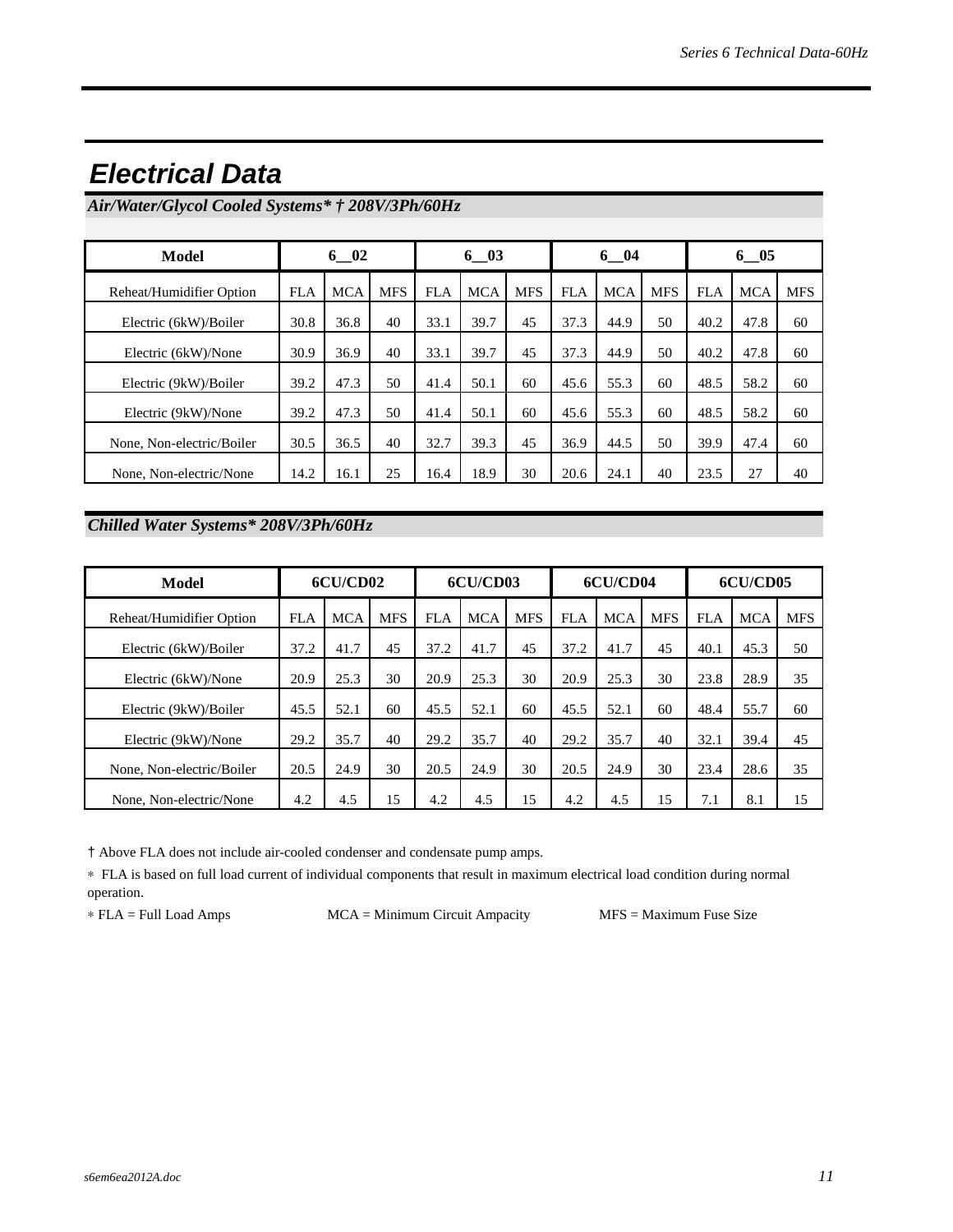### *Electrical Data*

*Air/Water/Glycol Cooled Systems\*† 460V/3Ph/60Hz*

| Model                     |            | $6 - 02$   |            | $6 - 03$   |            |            | $6 - 04$   |            |            | $6 - 05$   |            |            |
|---------------------------|------------|------------|------------|------------|------------|------------|------------|------------|------------|------------|------------|------------|
| Reheat/Humidifier Option  | <b>FLA</b> | <b>MCA</b> | <b>MFS</b> | <b>FLA</b> | <b>MCA</b> | <b>MFS</b> | <b>FLA</b> | <b>MCA</b> | <b>MFS</b> | <b>FLA</b> | <b>MCA</b> | <b>MFS</b> |
| Electric (6kW)/Boiler     | 14.4       | 17.3       | 20         | 15.1       | 18.1       | 20         | 16.5       | 19.9       | 25         | 17.9       | 21.2       | 25         |
| Electric (6kW)/None       | 14.4       | 17.3       | 20         | 15.1       | 18.1       | 20         | 16.5       | 19.9       | 25         | 17.9       | 21.2       | 25         |
| Electric (9kW)/Boiler     | 18.2       | 22         | 25         | 18.9       | 22.8       | 25         | 20.3       | 24.6       | 30         | 21.6       | 25.9       | 30         |
| Electric (9kW)/None       | 18.2       | 22         | 25         | 18.9       | 22.8       | 25         | 20.3       | 24.6       | 30         | 21.6       | 25.9       | 30         |
| None, Non-electric/Boiler | 14.3       | 17.1       | 20         | 15         | 18         | 20         | 16.4       | 19.7       | 25         | 17.7       | 21.1       | 25         |
| None, Non-electric/None   | 6.9        | 7.9        | 15         | 7.6        | 8.7        | 15         | 9          | 10.5       | 15         | 10.3       | 11.8       | 15         |

### *Chilled Water Systems\* 460V/3Ph/60Hz*

| Model                     | 6CU/CD02   |            |            | 6CU/CD03   |            |            | 6CU/CD04   |            |            | 6CU/CD05   |            |            |
|---------------------------|------------|------------|------------|------------|------------|------------|------------|------------|------------|------------|------------|------------|
| Reheat/Humidifier Option  | <b>FLA</b> | <b>MCA</b> | <b>MFS</b> | <b>FLA</b> | <b>MCA</b> | <b>MFS</b> | <b>FLA</b> | <b>MCA</b> | <b>MFS</b> | <b>FLA</b> | <b>MCA</b> | <b>MFS</b> |
| Electric (6kW)/Boiler     | 16.8       | 18.8       | 20         | 16.8       | 18.8       | 20         | 16.8       | 18.8       | 20         | 18.1       | 20.4       | 25         |
| Electric (6kW)/None       | 9.4        | 11.4       | 15         | 9.4        | 11.4       | 15         | 9.4        | 11.4       | 15         | 10.7       | 13         | 15         |
| Electric (9kW)/Boiler     | 20.6       | 23.5       | 25         | 20.6       | 23.5       | 25         | 20.6       | 23.5       | 25         | 21.9       | 25.1       | 30         |
| Electric (9kW)/None       | 13.2       | 16.1       | 20         | 13.2       | 16.1       | 20         | 13.2       | 16.1       | 20         | 14.5       | 17.7       | 20         |
| None, Non-electric/Boiler | 9.3        | 11.2       | 15         | 9.3        | 11.2       | 15         | 9.3        | 11.2       | 15         | 10.6       | 12.9       | 15         |
| None, Non-electric/None   | 1.9        | 2          | 15         | 1.9        | 2          | 15         | 1.9        | 2          | 15         | 3.2        | 3.6        | 15         |

† Above FLA does not include air-cooled condenser and condensate pump amps.

∗ FLA is based on full load current of individual components that result in maximum electrical load condition during normal operation.

∗ FLA = Full Load Amps MCA = Minimum Circuit Ampacity MFS = Maximum Fuse Size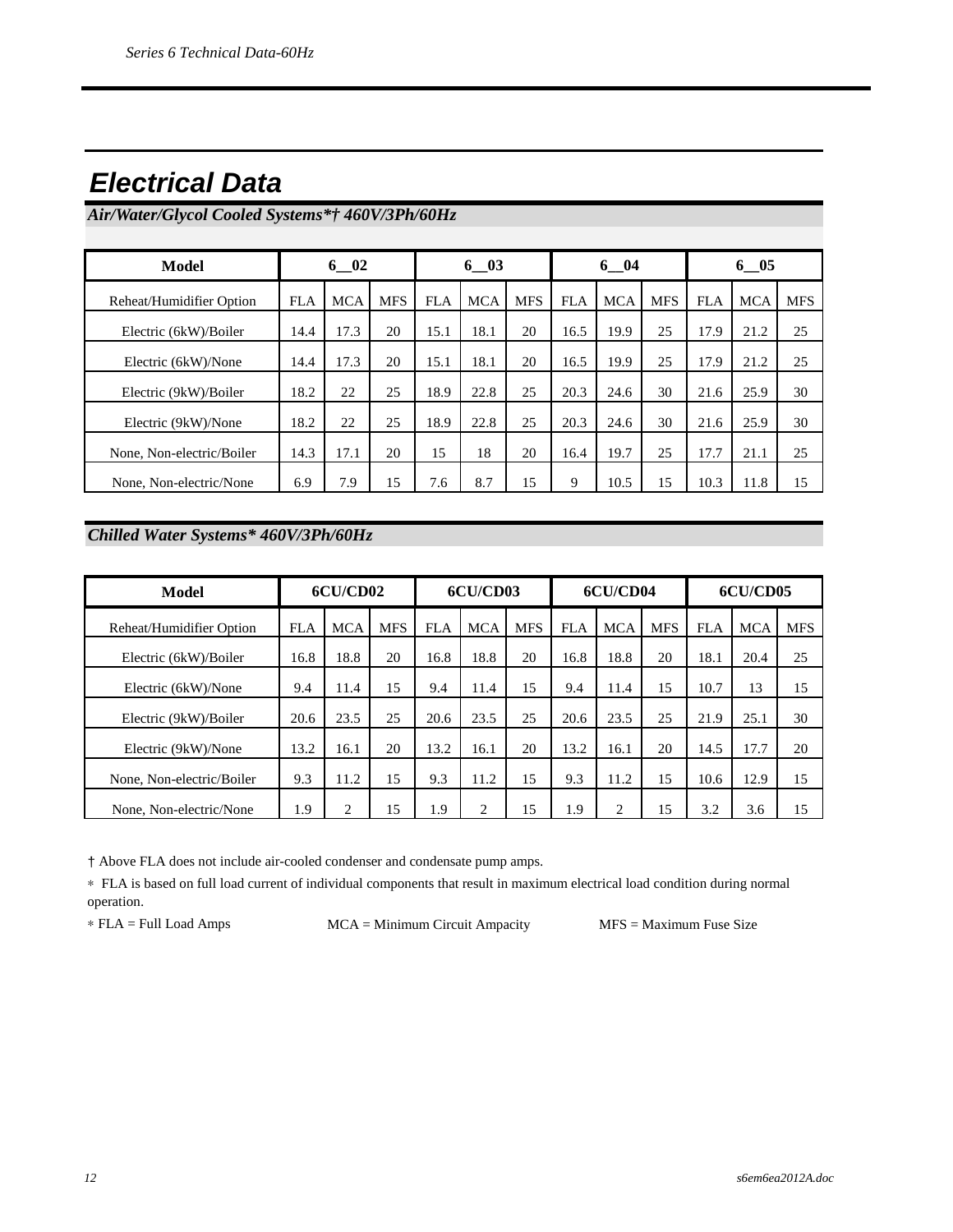| Model                     | $6\quad02$ |            | $6\quad03$ |            |            | $6 - 04$   |            |            | $6 - 05$   |            |            |            |
|---------------------------|------------|------------|------------|------------|------------|------------|------------|------------|------------|------------|------------|------------|
| Reheat/Humidifier Option  | <b>FLA</b> | <b>MCA</b> | <b>MFS</b> | <b>FLA</b> | <b>MCA</b> | <b>MFS</b> | <b>FLA</b> | <b>MCA</b> | <b>MFS</b> | <b>FLA</b> | <b>MCA</b> | <b>MFS</b> |
| Electric (6kW)/Boiler     | 11.7       | 14.1       | 15         | 11.8       | 14.2       | 20         | 12.7       | 15.3       | 20         | 13.9       | 16.5       | 20         |
| Electric (6kW)/None       | 11.7       | 14.1       | 15         | 11.8       | 14.2       | 20         | 12.7       | 15.3       | 20         | 13.9       | 16.5       | 20         |
| Electric (9kW)/Boiler     | 14.8       | 17.8       | 20         | 14.9       | 18         | 20         | 15.8       | 19.1       | 25         | 16.9       | 20.3       | 25         |
| Electric (9kW)/None       | 14.8       | 17.8       | 20         | 14.9       | 18         | 20         | 15.8       | 19.1       | 25         | 16.9       | 20.3       | 25         |
| None, Non-electric/Boiler | 11.6       | 13.9       | 15         | 11.7       | 14.1       | 20         | 12.6       | 15.2       | 20         | 13.8       | 16.4       | 20         |
| None, Non-electric/None   | 5.7        | 6.6        | 15         | 5.8        | 6.7        | 15         | 6.7        | 7.8        | 15         | 7.9        | 9          | 15         |

### *Electrical Data*

*Air/Water/Glycol Cooled Systems\* † 575V/3Ph/60Hz*

*Chilled Water Systems\* 575V/3Ph/60Hz*

| Model                     | 6CU/CD02   |            |            | 6CU/CD03   |            |            | 6CU/CD04   |            |            | 6CU/CD05   |            |            |
|---------------------------|------------|------------|------------|------------|------------|------------|------------|------------|------------|------------|------------|------------|
| Reheat/Humidifier Option  | <b>FLA</b> | <b>MCA</b> | <b>MFS</b> | <b>FLA</b> | <b>MCA</b> | <b>MFS</b> | <b>FLA</b> | <b>MCA</b> | <b>MFS</b> | <b>FLA</b> | <b>MCA</b> | <b>MFS</b> |
| Electric (6kW)/Boiler     | 13.5       | 15.1       | 15         | 13.5       | 15.1       | 15         | 13.5       | 15.1       | 15         | 14.5       | 16.4       | 20         |
| Electric (6kW)/None       | 7.5        | 9.2        | 15         | 7.5        | 9.2        | 15         | 7.5        | 9.2        | 15         | 8.6        | 10.5       | 15         |
| Electric (9kW)/Boiler     | 16.5       | 18.8       | 20         | 16.5       | 18.8       | 20         | 16.5       | 18.8       | 20         | 17.5       | 20.1       | 25         |
| Electric (9kW)/None       | 10.6       | 12.9       | 15         | 10.6       | 12.9       | 15         | 10.6       | 12.9       | 15         | 11.6       | 14.2       | 20         |
| None, Non-electric/Boiler | 7.4        | 9          | 15         | 7.4        | 9          | 15         | 7.4        | 9          | 15         | 8.5        | 10.3       | 15         |
| None, Non-electric/None   | 1.5        | 1.6        | 15         | 1.5        | 1.6        | 15         | 1.5        | 1.6        | 15         | 2.6        | 2.9        | 15         |

† Above FLA does not include air-cooled condenser and condensate pump amps.

∗ FLA is based on full load current of individual components that result in maximum electrical load condition during normal operation.

∗ FLA = Full Load Amps MCA = Minimum Circuit Ampacity MFS = Maximum Fuse Size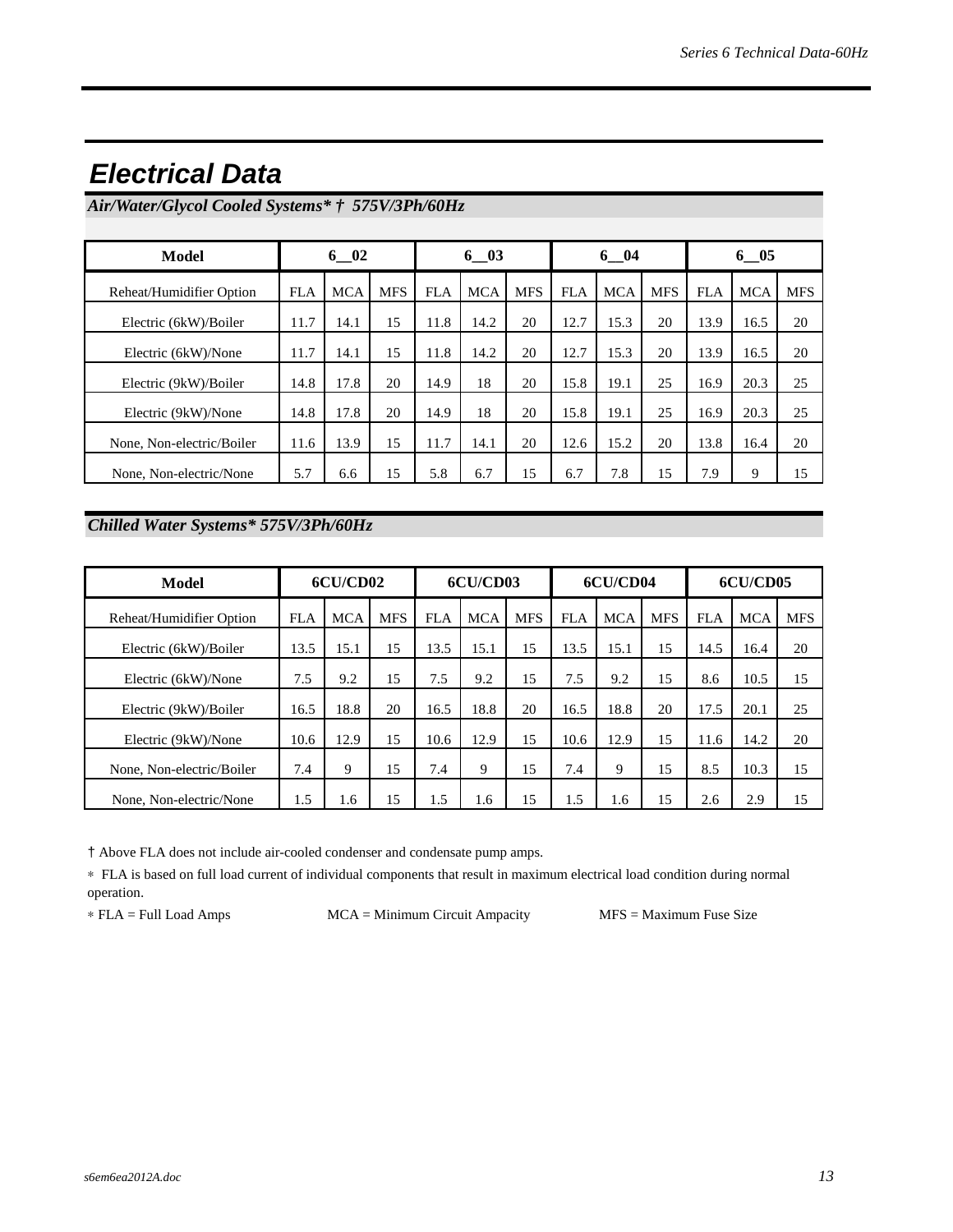#### **Guide Specification – 60 Hz**

#### *1. General*

\_\_\_\_\_\_\_\_\_\_\_\_\_.

1.1 The intelligent precision air-conditioning system shall be a **ClimateWorx Series 6** model

1.2 The unit shall be designed specifically for telecommunication, computer and critical equipment room environmental control with automatic monitoring and control of cooling, heating, humidifying, dehumidifying and air filtration functions.

1.3 The unit shall be self-contained, factory assembled and tested, arranged for (downflow) / (upflow) air delivery.

1.4 The system shall have a total cooling capacity of \_\_\_\_\_ kW(Btu/h) and a sensible cooling capacity of \_\_\_\_\_ kW(Btu/h) rated at an entering air temperature of  $C^{\circ}C$  ( $C^{\circ}F$ ) dry bulb and  $C^{\circ}$ relative humidity.

1.5 The system shall be designed to operate on a \_\_\_\_\_ V \_\_\_\_\_ ph \_\_\_\_\_ Hz electricity supply.

#### *2. Mechanical Parts 2.1 Housing*

2.1.1 The housing of the unit shall be constructed based on a frame and panel principle with removable panels for maximum service access.

2.1.2 The housing shall be a modular design, which allows multiple units to be installed side by side.

2.1.3 All components shall be accessible through the front panels **(Standard Units ONLY)**.

2.1.4 Major components shall be located out of the air-path so as to avoid interrupting unit operation during routine service.

2.1.5 All panels shall be formed and welded from 18 gauge steel and insulated with 25mm (1") thick,  $24$ kg/m $3$  (1.5 lb/ft $3$ ) density fiber-glass insulation.

2.1.6 Front panels shall be hinged and locked with ¼-turn captive fasteners to facilitate quick and easy access.

2.1.7 The entire unit shall be finished with epoxy powder paint to ensure proper surface adhesion. The panel colour shall be ClimateWorx standard offwhite. The frame is gray.

#### *2.2 Blower and Motor*

2.2.1 The unit shall have a double inlet, double width, forward curve, centrifugal type blower operating at a speed below 950 rpm to deliver \_\_\_\_\_ m<sup>3</sup>/h (cfm) of air at 75 Pa (0.3" w.g.) external static pressure.

2.2.2 The blower shall be statically and dynamically balanced.

2.2.3 All parts of the fan shall be painted, galvanized or corrosion treated.

2.2.4 The fan bearings shall have a minimum life span of 100,000 hours.

2.2.5 The fan shall be belt driven by a single drive belt which is sized for minimum 200% of the motor horsepower.

2.2.6 The speed of the fan shall be adjustable by means of a variable pitch motor pulley.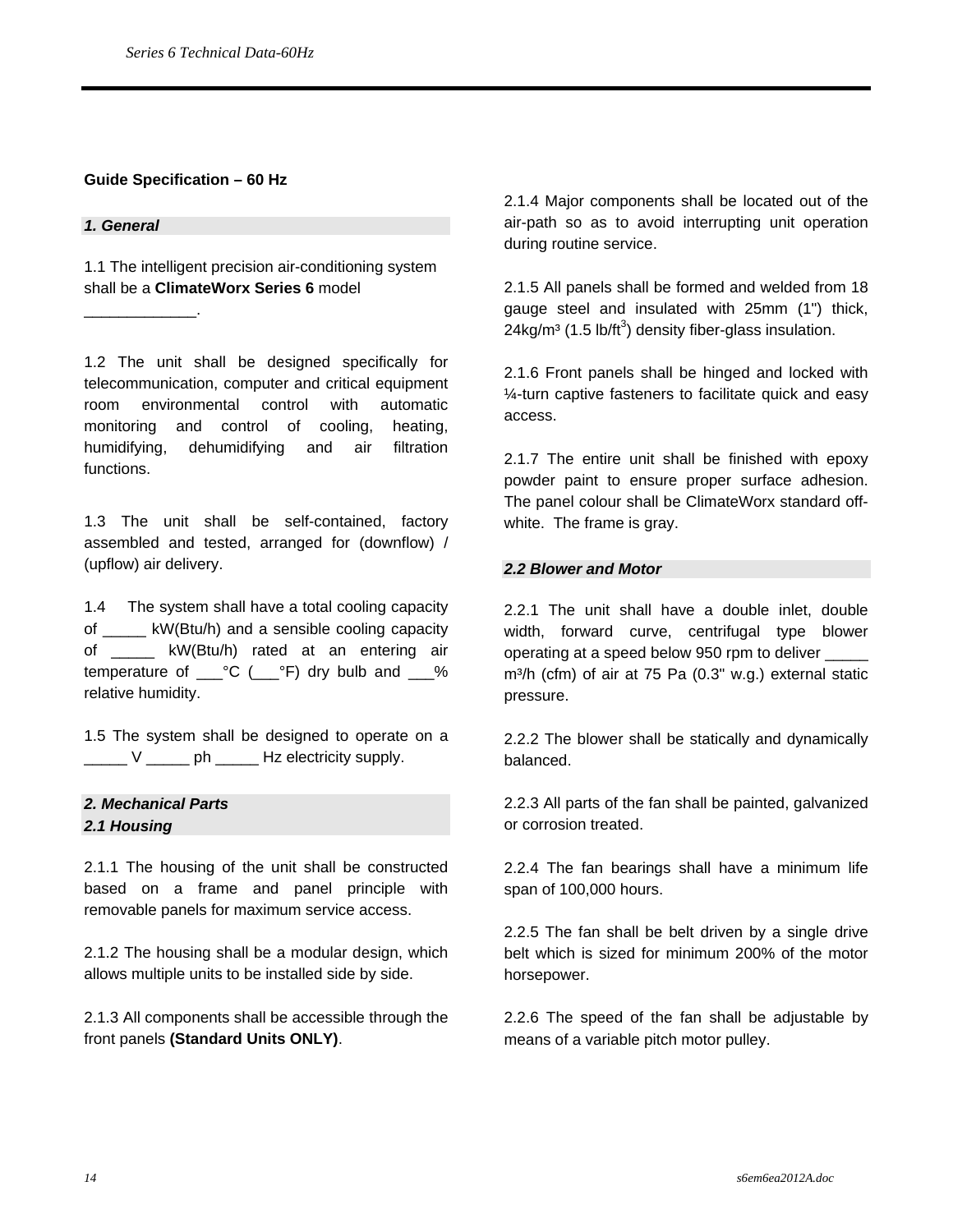2.2.7 The fan motor shall be totally enclosed fan cooled type having class F insulation, IP54 standard.

#### *2.3 Filter*

2.3.1 The filter chamber shall be an integral part of the system, located at the entrance of return air path and should be serviceable from the front of the unit.

2.3.2 The filters shall be standard capacity, 50mm (2") deep pleated type having a 25-30% efficiency, > 95% arrestance to ASHRAE 52.1 (**MERV 8**).

2.3.3 The filters shall be listed by Underwriters' Laboratories as class 2.

#### *2.4 Heater*

2.4.1 Electric resistance heaters shall be provided to offset the sensible cooling effect brought about during dehumidification mode.

2.4.2 The heating element shall have a total heating capacity of \_\_\_\_\_ kW(Btu/h).

2.4.3 The electric heaters shall be Silicon Controlled Rectifier (SCR) controlled, with an extruded aluminum heat sink to prevent room temperature gradient from exceeding 1.5°C (2.7°F) in 10 minutes.

2.4.4 The heating element shall be of low density, tubular finned construction with a non-corrosive metal sheath.

2.4.5 The heating element shall be electrically and thermally protected.

#### *2.5 Humidifier*

2.5.1 The humidifier shall be a self-contained electrode boiler type complete with water level control and auto-drain functions.

2.5.2 The humidifier shall have a steam generation capacity of kg/h (lbs/h).

2.5.3 The humidifier shall be designed to operate on ordinary tap water and shall be equipped with automatic water supply and flushing system to reduce mineral precipitation.

2.5.4 The humidifier shall have an Auto-Adaptive control system to optimize water conductivity, control automatic drain/flush cycles, minimize energy waste and maximize cylinder life.

#### *3. Refrigeration Parts- DX Systems 3.1 Refrigeration system*

3.1.1 The refrigeration circuit shall be available for operation on non-ozone depleting R407C refrigerant.

3.1.2 The refrigeration circuit shall have the following components:

- **Thermal expansion valve with external equalizer**
- **Refrigerant distributor**
- **Liquid line pump-down solenoid valve**
- **Liquid line sight glass**
- **Access valve**
- **Liquid line filter-drier**
- **Liquid line shut-off valve**
- **Low pressure cut-out switch**
- **High pressure cut-out switch**

3.1.3 The refrigeration circuit shall be pre-piped and leak tested ready for field connection.

3.1.4 All refrigerant piping shall be of type L copper pipe.

3.1.5 All units shall be factory run tested to verify operation prior to shipping.

#### *3.2 Compressor*

3.2.1 The compressor shall be of the scroll type. Compressor casing shall have no gaskets or seals to eliminate the possibility of refrigerant or oil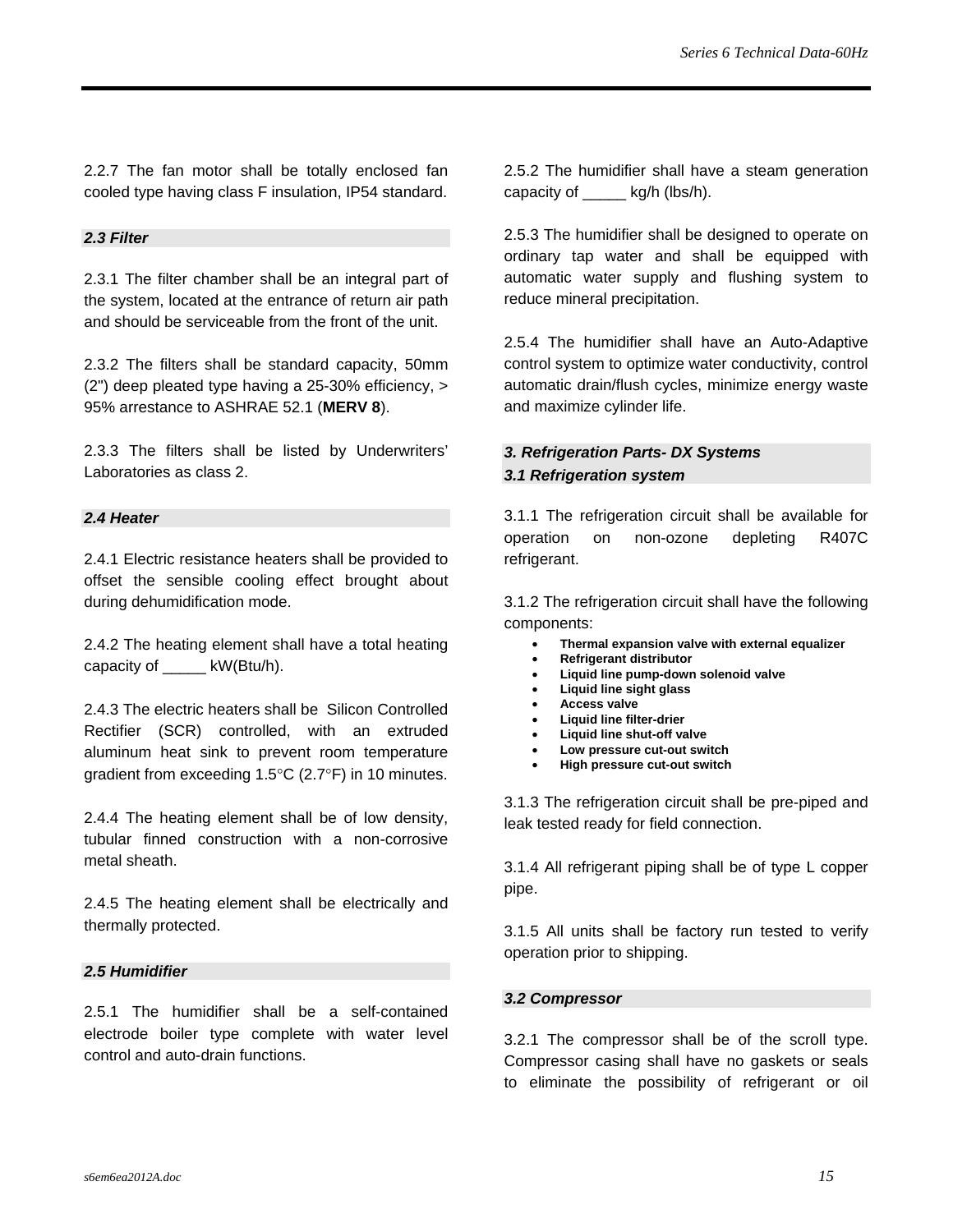leakage into the facilities.

3.2.2 The compressor shall be equipped with the following items:

- **Suction rotolock valve**
- **Discharge rotolock valve**
- **Gauge ports**
- **Internal thermal overload**
- **Vibration isolators**

3.2.3 The compressor shall be located in a separate compartment apart from the air path so it can be serviceable without disturbing the operation of the unit.

3.2.4 Compressor positive start feature shall be provided to avoid compressor short cycling and low pressure lockout during winter start-up.

#### *3.3 Direct Expansion Evaporator Coil*

3.3.1 The coil shall be of 3/8" OD copper tubes expanded into aluminum fins.

3.3.2 The coil shall be split to allow for a rapid dehumidification cycle when required.

3.3.3 The coil shall have a face area  $m^2$  (ft<sup>2</sup>) and \_\_\_\_\_ rows deep in the direction of the airflow and have a maximum face velocity of \_\_\_\_\_ m/s (fpm).

3.3.4 A stainless steel corrosion free condensate drain pan shall be provided under the coil.

#### *3.4 Air-Cooled Condenser (Air-Cooled System only)*

3.4.1 The air-cooled condenser shall be low-profile and the cabinet will be constructed of heavy gauge galvanized steel.

3.4.2 The condenser shall be factory matched for C (°F) ambient.

3.4.3 The condenser shall be constructed of aluminum fins and copper tubes staggered in direction of airflow and arranged for vertical / horizontal air discharge.

3.4.4 The winter control system for the air cooled condenser shall be variable speed control / refrigerant head pressure control.

3.4.5 The winter control system shall utilize **ORI and ORD head pressure control (HPC) valves** to flood the condenser. This system shall include a receiver which is factory piped, heat traced, insulated and adequately sized to hold the charge of the condenser and the indoor unit.

3.4.6 The air cooled condenser shall be suitable for  $V \sim$  ph  $V \sim$  Hz power supply.

#### *3.5 Water-Cooled Condenser Module (Water/Glycol-Cooled System)*

3.5.1 The water-cooled condensers shall be unit mounted and piped.

3.5.2 Each condenser shall be completed with the following items:

- **Two-way pressure actuated water regulating valve (Three-way optional)**
- **Receiver**

3.5.3 The unit shall require \_\_\_\_\_ l/s (USgpm) of 29.4°C (85°F) condensing water and have a maximum pressure drop of kPa (psi).

#### *3.6 Glycol Cooler (Glycol-Cooled System only)*

3.6.1 The glycol cooler shall be low-profile, constructed of heavy gauge galvanized steel.

3.6.2 The glycol cooler shall be factory matched for C (°F) ambient.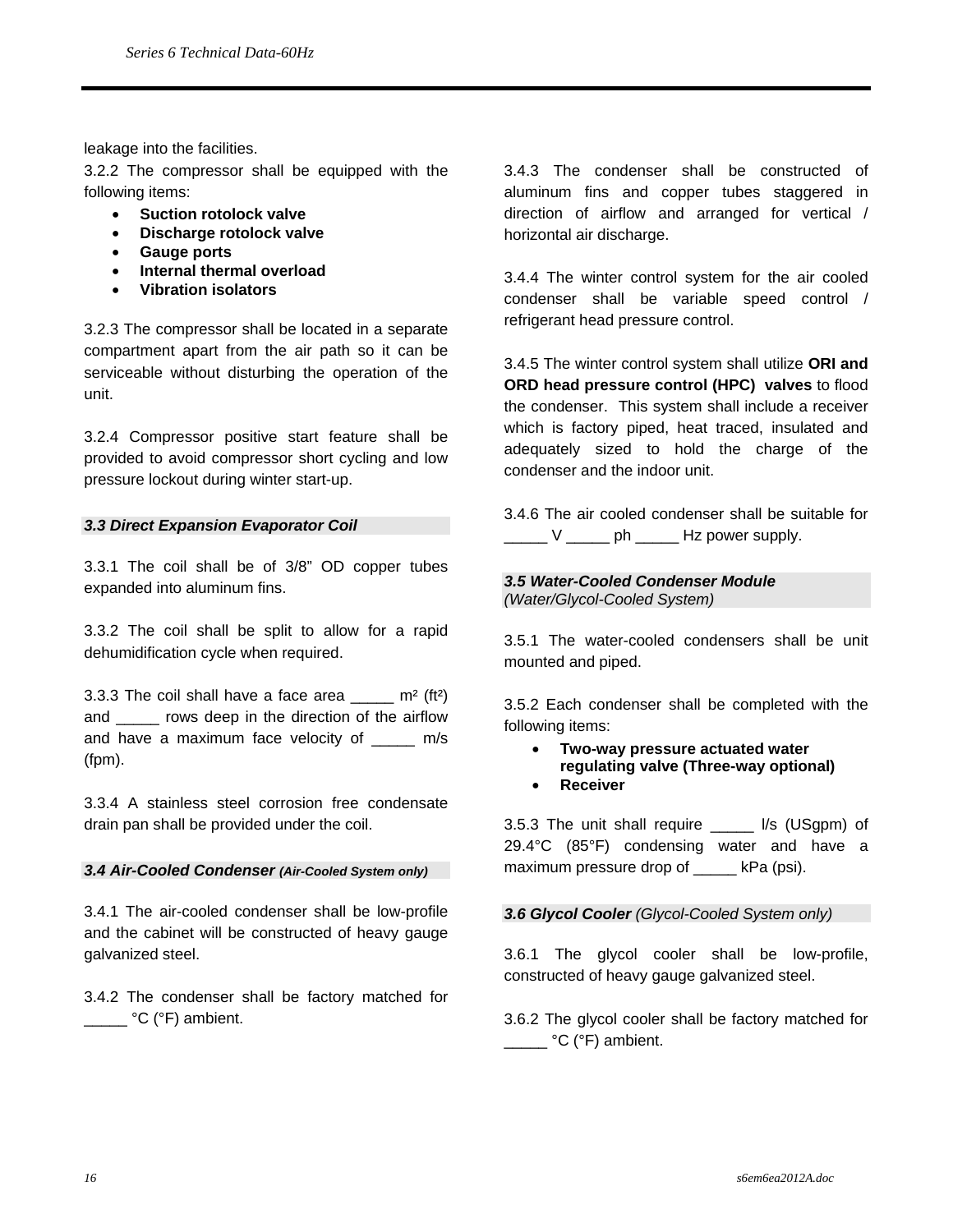3.6.3 The cooler shall be constructed of copper tubes expanded into aluminum fins and pressure tested to 425 psi.

3.6.4 The fan motor shall be drip-proof with permanently lubricated ball bearings and inherent overload protection.

3.6.5 The cooler shall be suitable for \_\_\_\_\_ V \_\_\_\_\_ ph \_\_\_\_\_\_\_ Hz power supply.

#### *4. Mechanical Parts - (Chilled-Water System) 4.1 Chilled-water valve*

4.1.1 The chilled-water valve shall be a two-way modulating valve with pressure rating of kPa (psi) (Three way valve Optional).

4.1.2 The valve actuator shall be of an electric type with a totally enclosed dust and water proof enclosure.

4.1.3 The valve actuator shall have a manual operation facility and position indicator.

#### *4.2 Cooling Coil*

4.2.1 The coil shall be of 3/8" OD copper tubes expanded into aluminum fins.

4.2.2 The coil shall have a face area of  $m<sup>2</sup>$ (ft²) and \_\_\_\_\_ rows deep in the direction of the airflow and have a maximum face velocity of m/s (fpm).

4.2.3 A stainless steel corrosion free condensate drain pan shall be provided under the coil.

4.2.4 The coil shall require \_\_\_\_\_ l/s (USgpm) of 7.2°C (45°F) chilled-water and the pressure drop across the coil shall not exceed \_\_\_\_\_ kPa (psi).

#### *5. Control System*

#### *5.1 System*

5.1.1 The unit shall have a microprocessor based control system with automatic control and monitoring capability.

5.1.2 The control system shall use **Proportional + Integral + Derivative (PID) control algorithm** to maintain the temperature and humidity to a close tolerance of  $\pm 0.5^{\circ}$ C (0.9°F) and 3%RH.

5.1.3 The control system shall have a fascia with 240x128 dot resolution touch screen graphical LCD display located on the front panel of the unit for the display and programming functions.

5.1.5 The control system shall display simultaneously the following information:

- **Room temperature in °C/°F**
- **Room humidity in %RH**
- **Unit no.**
- **On/Off mode indicator**
- **Operating status**
- **Active alarms**
- **Date & time**

5.1.6 System configuration and setting shall be stored in non-volatile memory and safeguarded in the event of power failure.

5.1.7 The system shall have at least three levels of programmable password access to prevent unauthorized changes of the system configuration and settings.

5.1.8 The system shall be capable of communicating with a Building Management System (BMS) via an RS485 serial link through a BMS Interface (Communications Bridge) for remote monitoring function.

5.1.9 The system shall have a manual disconnect switch of the locking type, which can be accessed outside of the unit while the door is closed. High voltage electrical components will not be accessible unless the switch is off.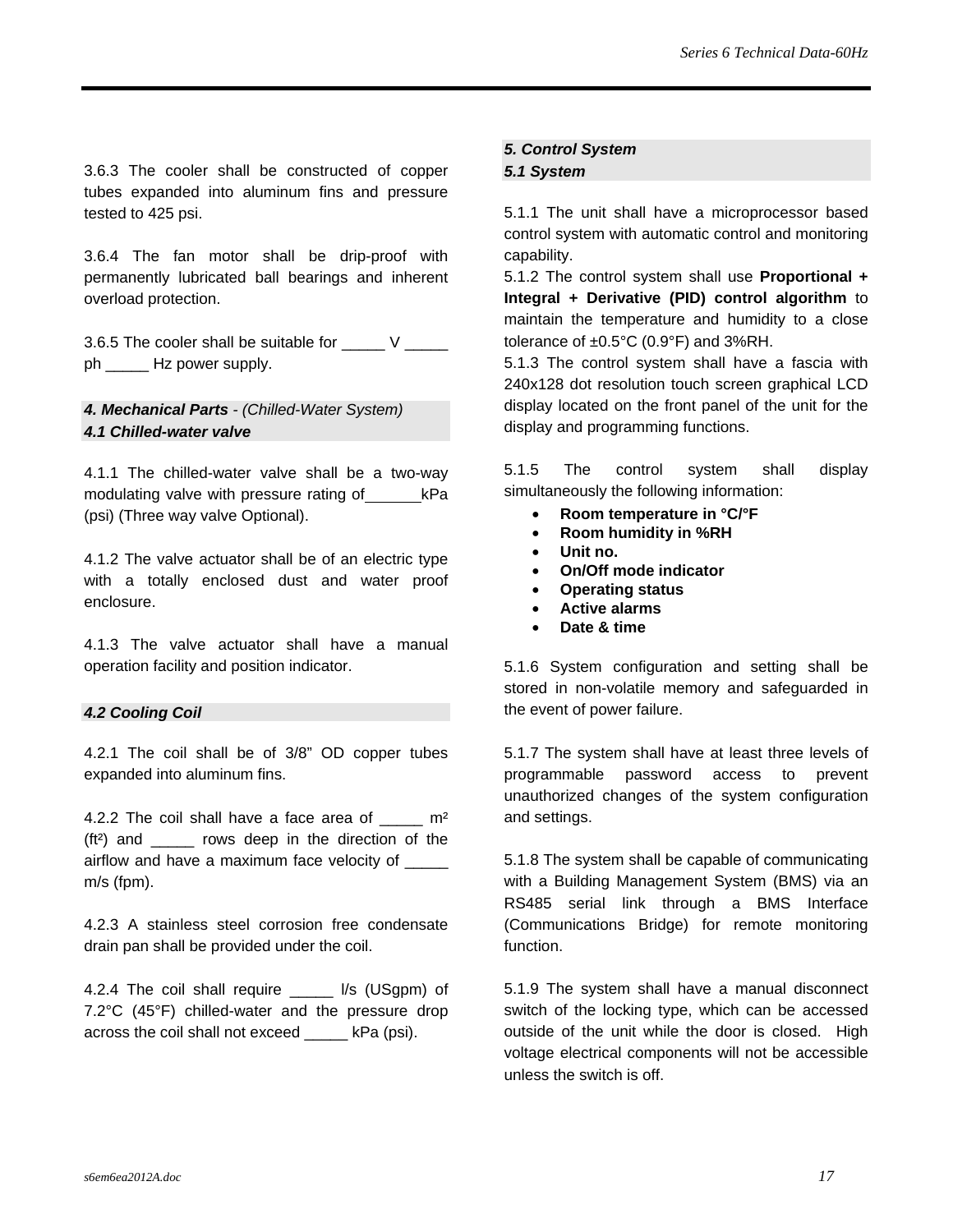#### *5.2 Control Features*

5.2.1 System set points and configuration shall be programmable only when access is gained by entering the correct password.

5.2.2 The following programmable control parameters shall be provided for fine tuning the system to suit the site conditions and requirements:

- **Temperature set point**
- **Temperature high limit**
- **Temperature low limit**
- **Cooling proportional band**
- **Heating proportional band**
- **Temperature dead band**
- **Temperature integral action time**
- **Humidity set point**
- **Humidity high limit**
- **Humidity low limit**
- **Humidifying proportional band**
- **Dehumidifying proportional band**
- **Humidity dead band**
- **Humidity integral action time**

5.2.3 The control system shall have the following programmable On/Off control mode options:

- **"Local" mode allows unit on/off control via the "I/O" key on the display**
- **"Remote" mode allows unit on/off control via a switch input**
- **"Timer" mode allows 4 event/day weekly automatic on/off control**

5.2.4 A "Standby unit enable" input shall be provided to force the unit to start irrespective of the current On/Off status and On/Off mode setting.

5.2.5 For energy saving and extended system life, a "Relax" feature shall be provided in the "Timer" On/Off mode to allow wider temperature and humidity tolerances when the room is not operational.

5.2.6 The system shall have programmable, manual, or automatic restart option. A programmable startup delay shall be provided for the automatic restart option which allows multiple units to restart progressively when power resumes after a power failure.

5.2.7 The accumulated runtime of the following components shall be logged for energy analysis and planned maintenance:

- **Fan**
- **Compressor**
- **Heaters**
- **Humidifier**

5.2.8 Components shall be scheduled to activate sequentially to minimize inrush current.

5.2.9 The system shall have a temperature and humidity graph which shows the main temperature and humidity variation in the latest 24 hours. The data for the graph shall be logged in 15 minutes interval.

#### *5.3 Alarms*

5.3.1 The control system shall have the following standard alarms:

- **High/Low temperature, 1 and 2**
- **High/Low humidity, 1 and 2**
- **High/Low voltage**
- **Filter dirty**
- **Fan overload**
- **Low airflow**
- **Compressor high pressure**
- **Compressor low pressure**
- **Heater overheat**
- **Boiler dirty**
- **Fire**
- **Flood**

5.3.2 All alarms shall have programmable reporting / response options which include:

- **Polling enable / disable**
- **Unit shutdown**
- **Activate standby unit**
- **Activate common alarm output**
- **Log alarm event**
- **4 warning sound selection**

5.3.3 Alarm messages, when programmed, shall comprise text description and occurrence time. Messages shall be ranked in the sequence of occurrence for fault analysis.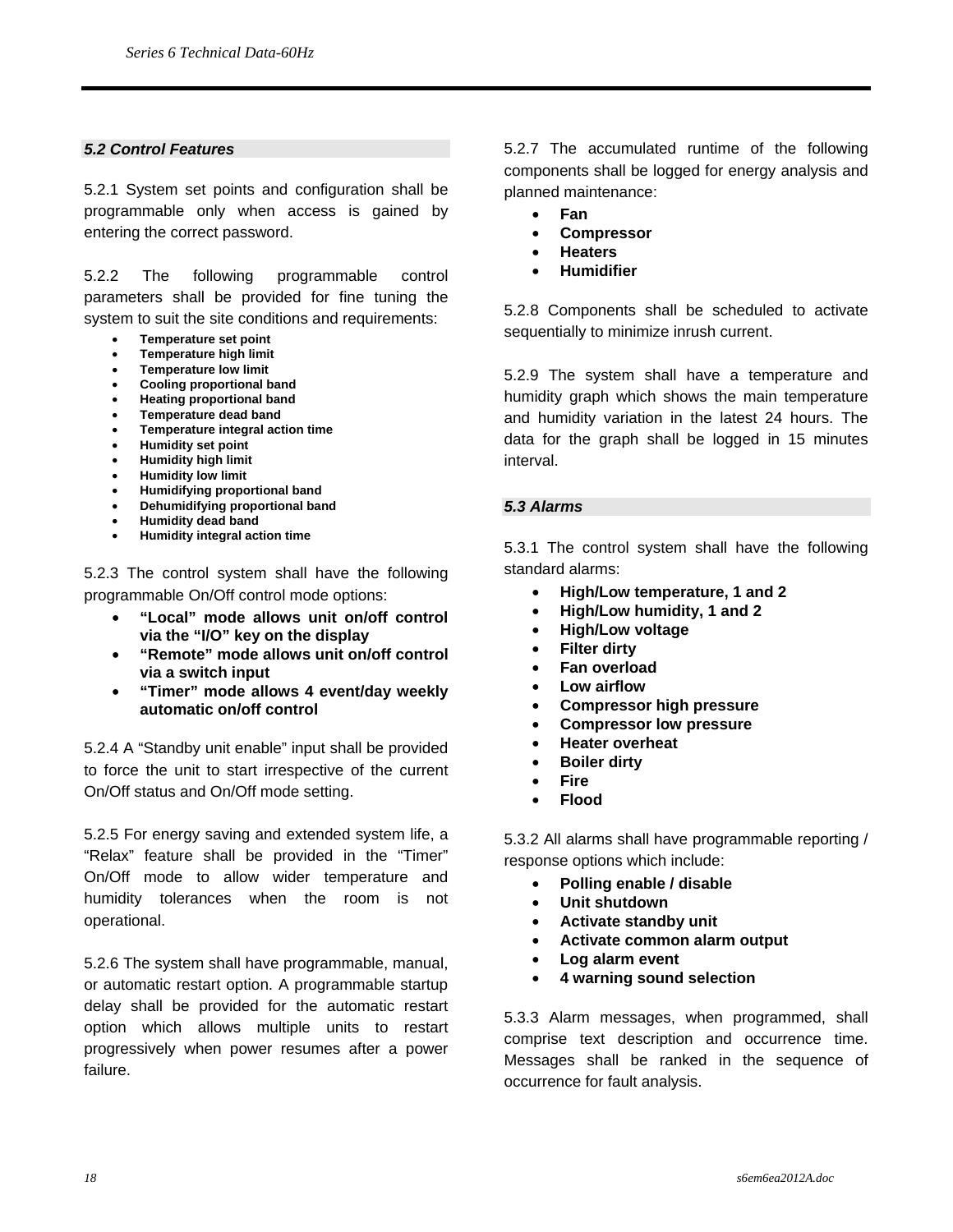5.3.4 When a programmed alarm condition exists, the audible alarm shall sound and the common alarm output shall close until acknowledged. Active alarm record shall remain until the alarm condition is cleared.

5.3.5 A historical event log which maintain the latest 50 system events shall be provided. The text description and occurrence time of the following events shall be logged:

- **Power failure**
- **Power restore**
- **Unit start**
- **Unit stop**
- **Alarm raised**
- **Alarm acknowledged**
- **Alarm cleared**

#### *5.4 Co-Work, Multiple Unit Configuration*

5.4.1 The units shall have **built-in** master and slave inter-networking capability, **Co-Work**, which allows a combination of a maximum of 8 master and slave units to form a local area network without the need for external hardware.

5.4.2 To achieve the tightest control tolerance and minimize component on/off, the units shall have a built in control step expansion algorithm which uses a multi-step control scheme to coordinate the on/off of cooling, heating, humidifying and dehumidifying steps in multiple units.

5.4.3 The units shall have a sequential load activation control algorithm to minimize the inrush current when components among multiple units are activated at the same time.

5.4.4 The control of a slave unit shall not be limited to any particular master units. Any master unit can control any slave units. In case of a master unit failure or scheduled service, the remaining master units in the same network shall automatically take over the control.

5.4.5 The units shall have a duty sharing control algorithm that helps maintain the required number of duty units, balancing runtime by automatically coordinating units on/off and providing time based auto-changeover.

5.4.6 The units shall have a data synchronization feature. Operation data such as set points, time schedule, and alarm status shall be automatically synchronized among all the units under the same local area network.

5.4.7 To avoid hunting among multiple units, the units shall have a control value averaging algorithm that allows units to exchange sensor readings and control the room based on the common desired average values. Units shall be capable of displaying the network average temperature and humidity or individual unit temperature and humidity.

#### *6.0 Optional Accessories 6.1 Capacity Control*

6.1.1 Capacity control shall consist of pressure regulated hot gas by pass valve. The valve shall be factory set to bypass below 58 psig suction pressure. A solenoid activated shut off valve shall be used for positive shut off.

6.1.2 Each compressor shall have hot gas by pass to preserve the lead/lag functionality.

#### *6.2 Liquid Detection*

6.2.1 Liquid detection shall consist if a single point liquid sensor. Sensor wires directly into the microprocessor and includes 10 feet of wire for field placement.

6.2.2 Liquid detection shall consist of liquid cable sensor. Cable wires directly into the microprocessor and includes 10 feet of wire to extend to the bottom of the unit and 15 feet of sensing cable shall be supplied with the unit for field placement*.*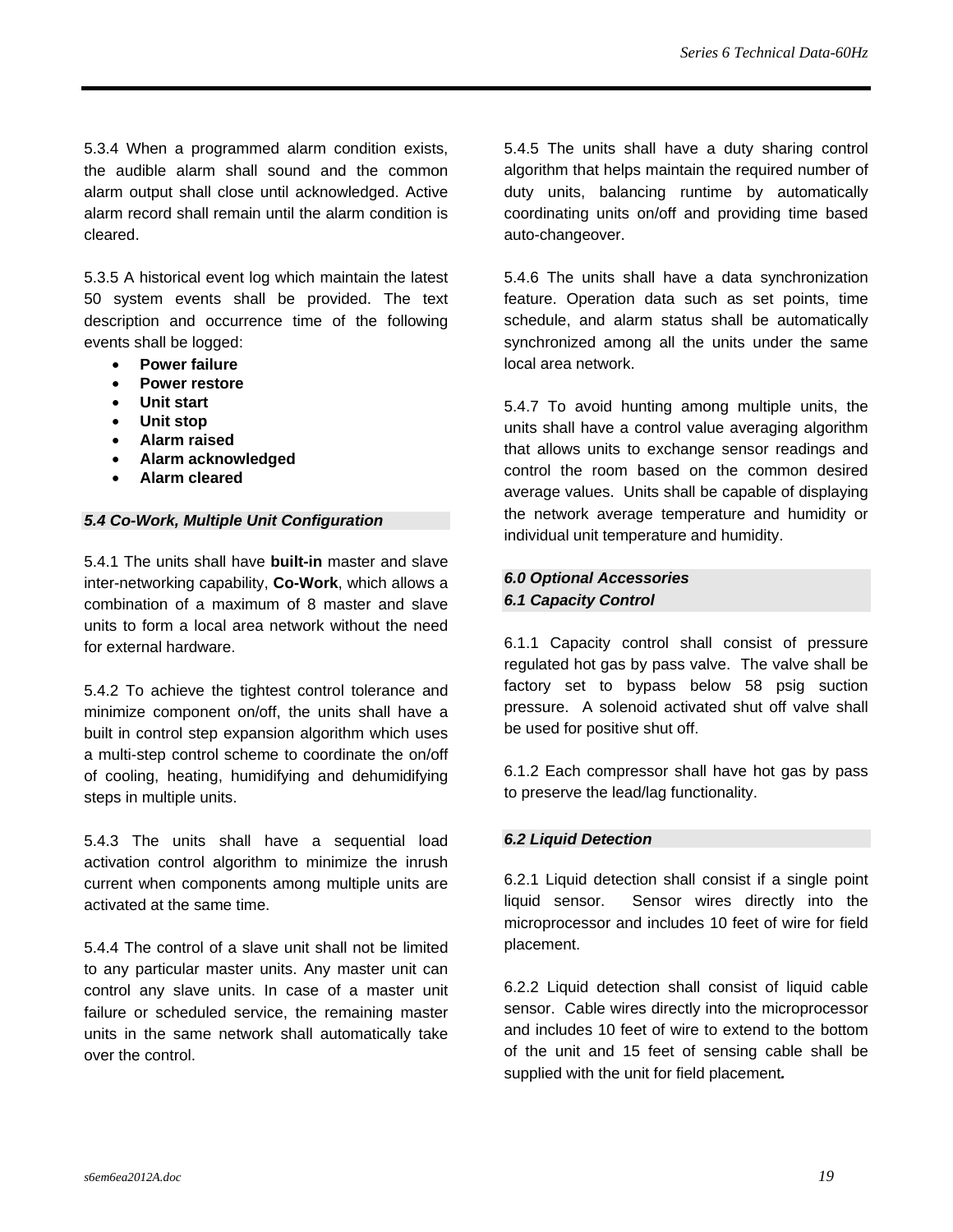#### *6.3 Floor Stand*

6.3.1 Floor stand shall be a welded steel frame with corrosion resistant finish from 8 to 24 inches ( in 2 inch increments) in height. The stands shall have adjustable legs for leveling with  $\pm$  1.5 inch of adjustment. Turning vanes are available for down discharge units. (**Minimum height for a floor stand c/w Turning Vane is 12 inches)** For floor stands greater than 24 inches please consult factory.

#### *6.4 Discharge Plenum*

6.4.1 Factory plenum matches unit and allows up flow units to supply air directly to space. Plenum has front horizontal blade, single deflection grille and two side vertical blade, single deflection grilles and is internally insulated.

#### *6.5 Remote Supervisory Panel*

6.5.1 ClimateWorx M52 remote monitoring and supervisory panel allows monitoring and control of up to **7 master and 1 slave units.** Panel is connected by way of communication cable.

#### *6.6 Firestat*

6.6.1 Factory mounted and wired firestat will shut the unit down in the event of high heat detection.

#### *6.7 Smoke Detector*

6.7.1 Smoke detector is factory mounted and wired to shut unit down in the event of the presence of smoke.

#### *6.8 Condensate Pump*

6.8.1 Condensate pump shall remove condensate from evaporator and humidifier when a drain is not available nearby. Pump is shipped loose for field installation. Pump shall be capable of 180 GPH at 24 ft. of head.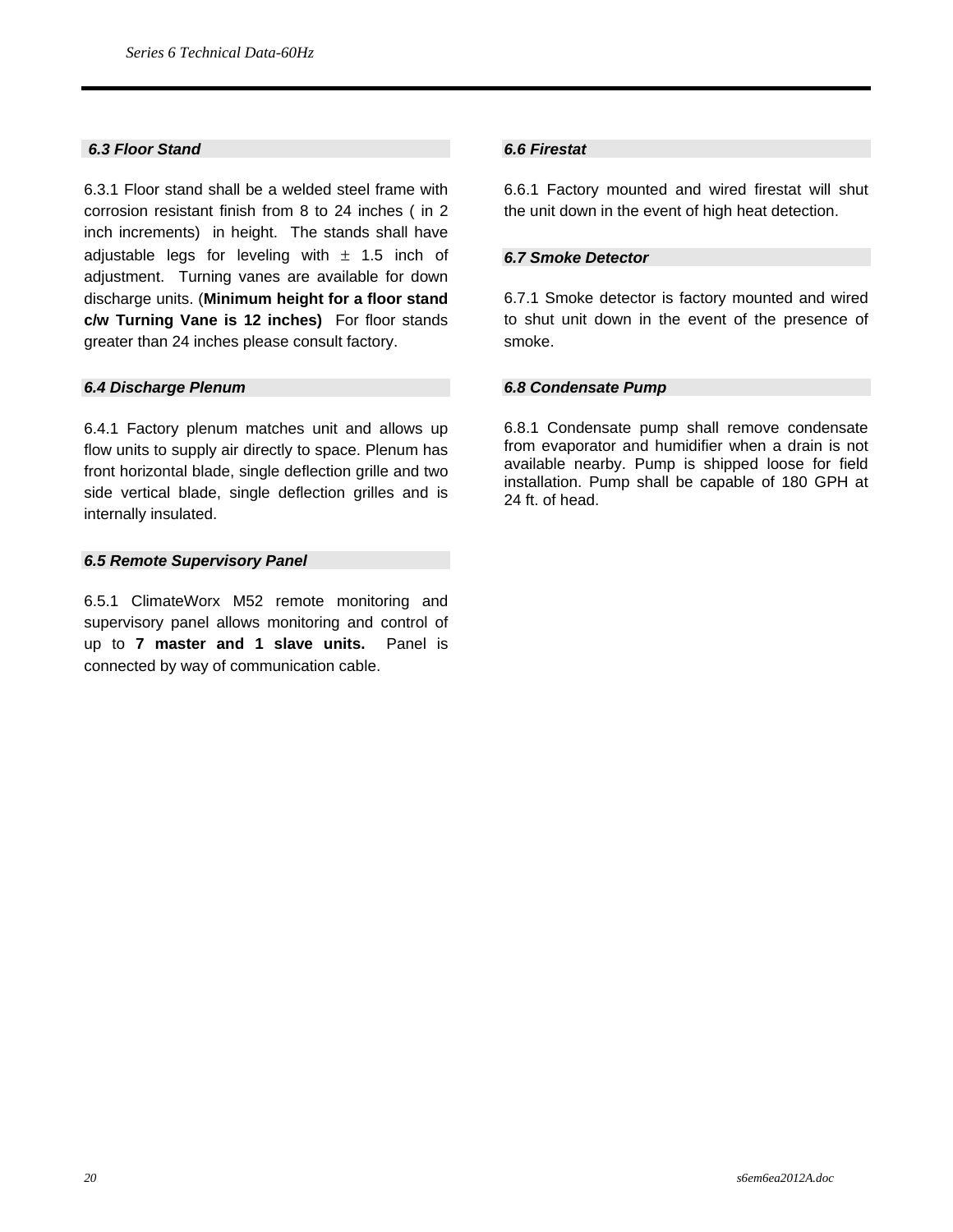## *Appendix A: Dimensional Drawings*

| <b>Drawing Title</b>                          | Drawing No. | Page No. |
|-----------------------------------------------|-------------|----------|
| <b>SERIES 6 - Upflow Dimensional Detail</b>   | S6DD101     | 22       |
| <b>SERIES 6 - Downflow Dimensional Detail</b> | S6DD102     | 23       |
| SERIES 6 - Upflow with Ducted Return Plenum   | S6DD103     | 24       |
| SERIES 6 - Downflow with Ducted Return Plenum | S6DD104     | 25       |
| SERIES 6 - Discharge Plenum Detail            | S6DD201     | 26       |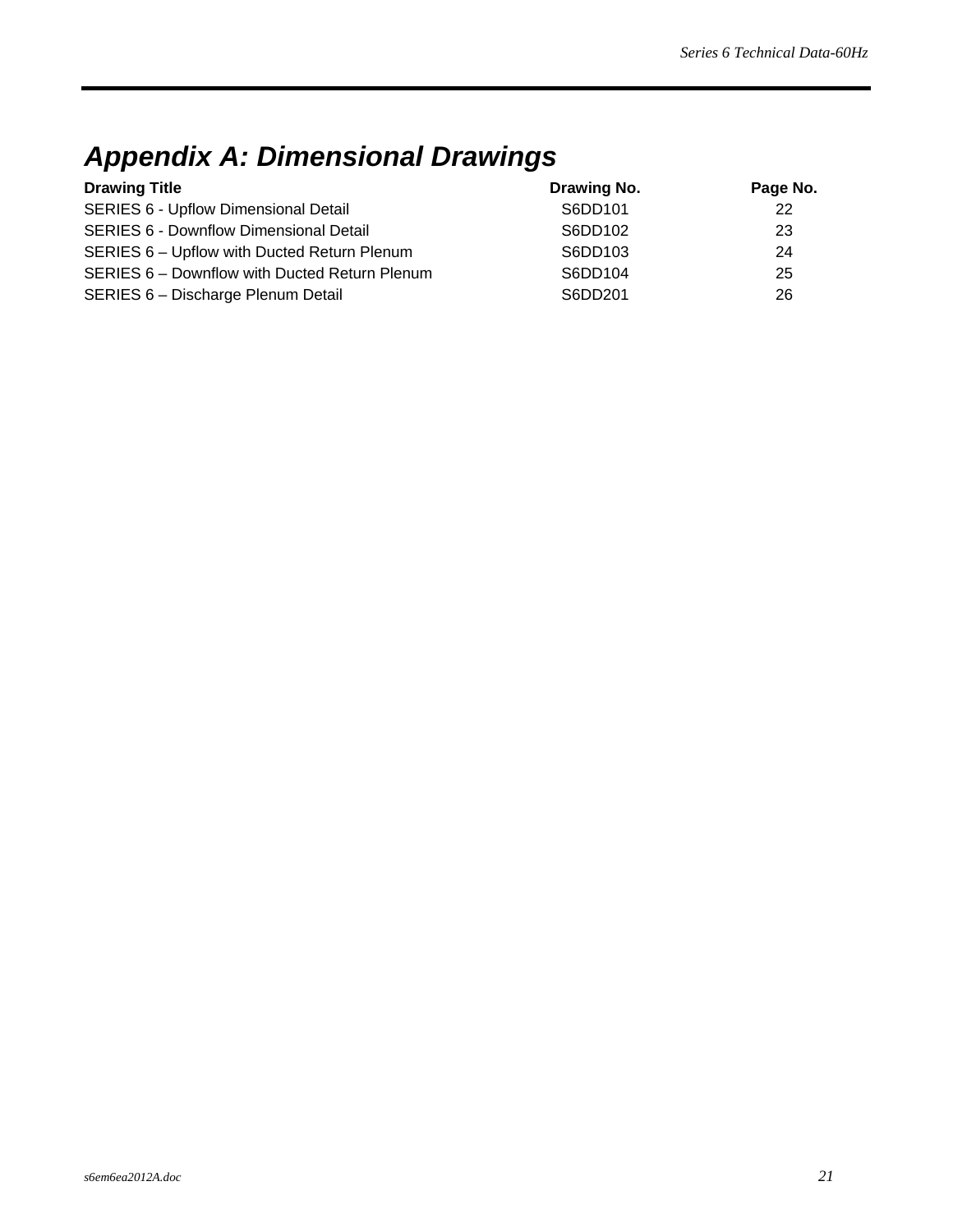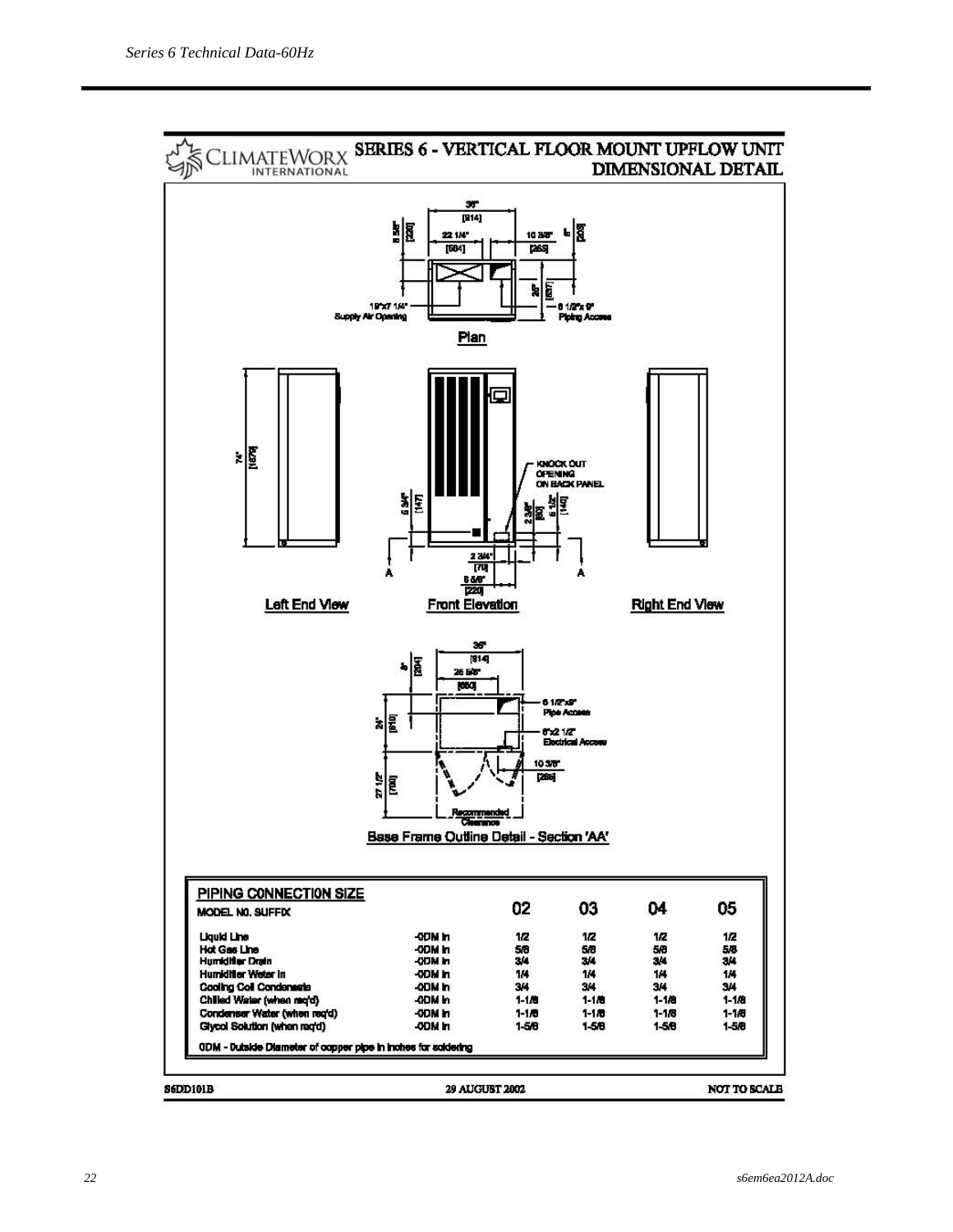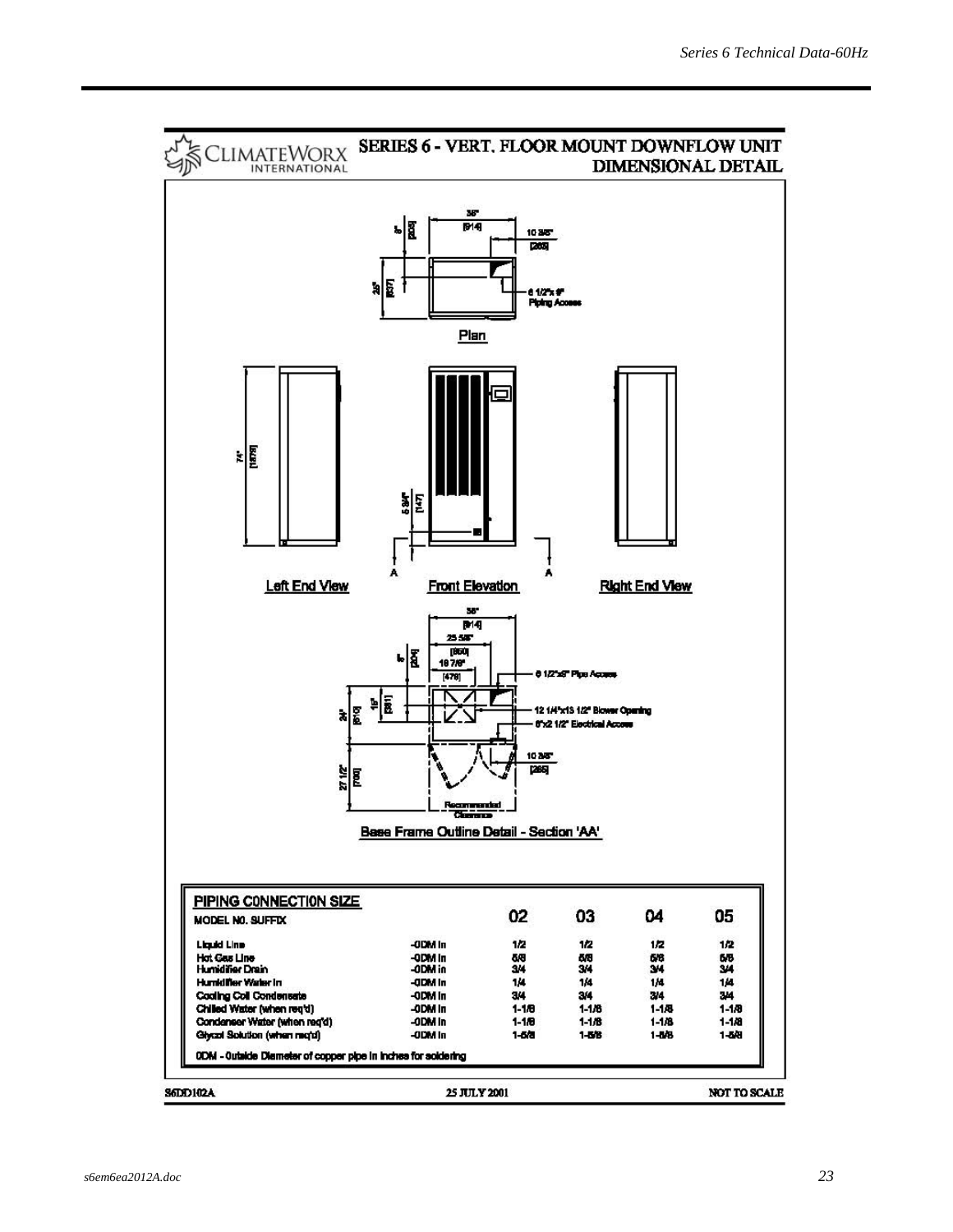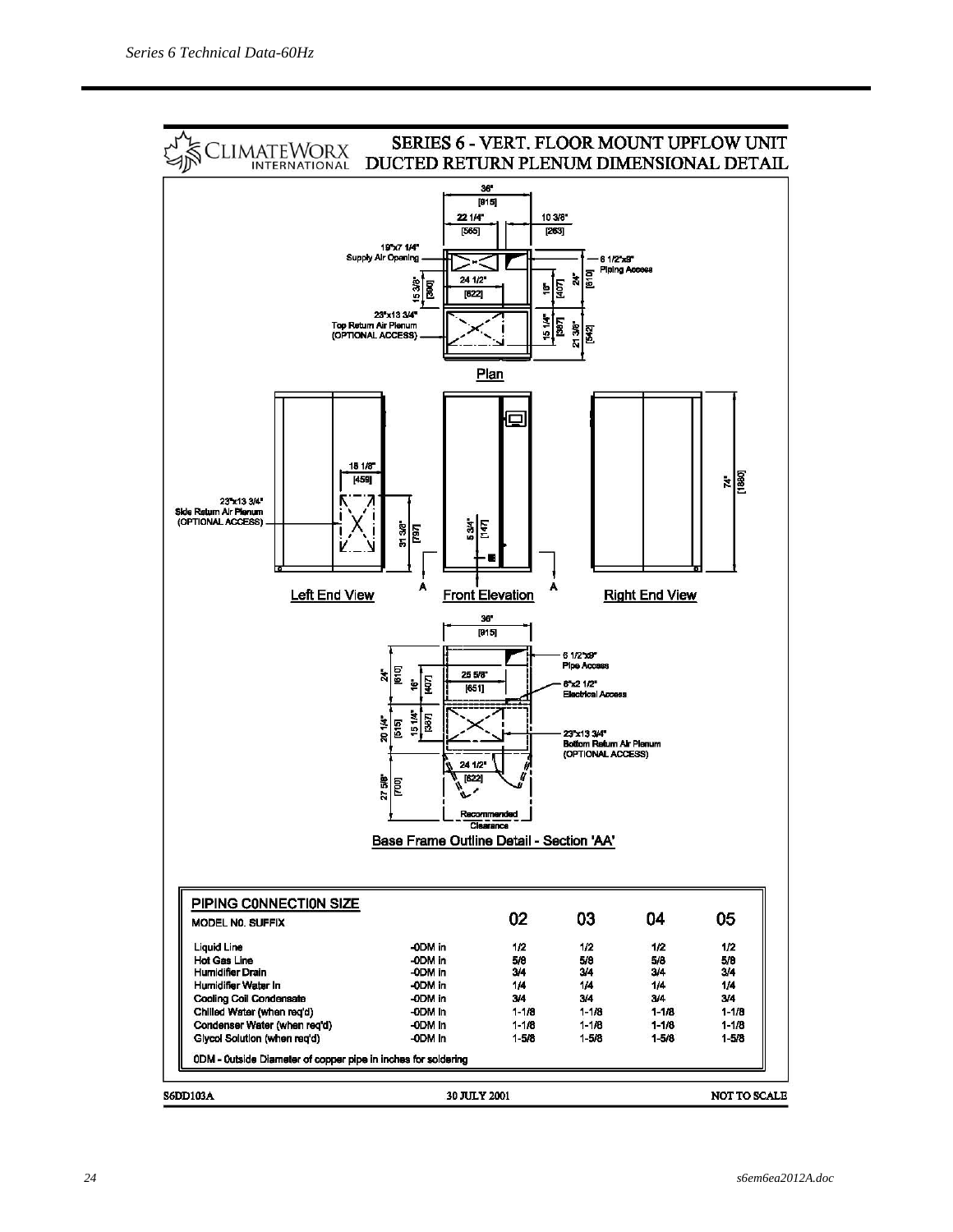